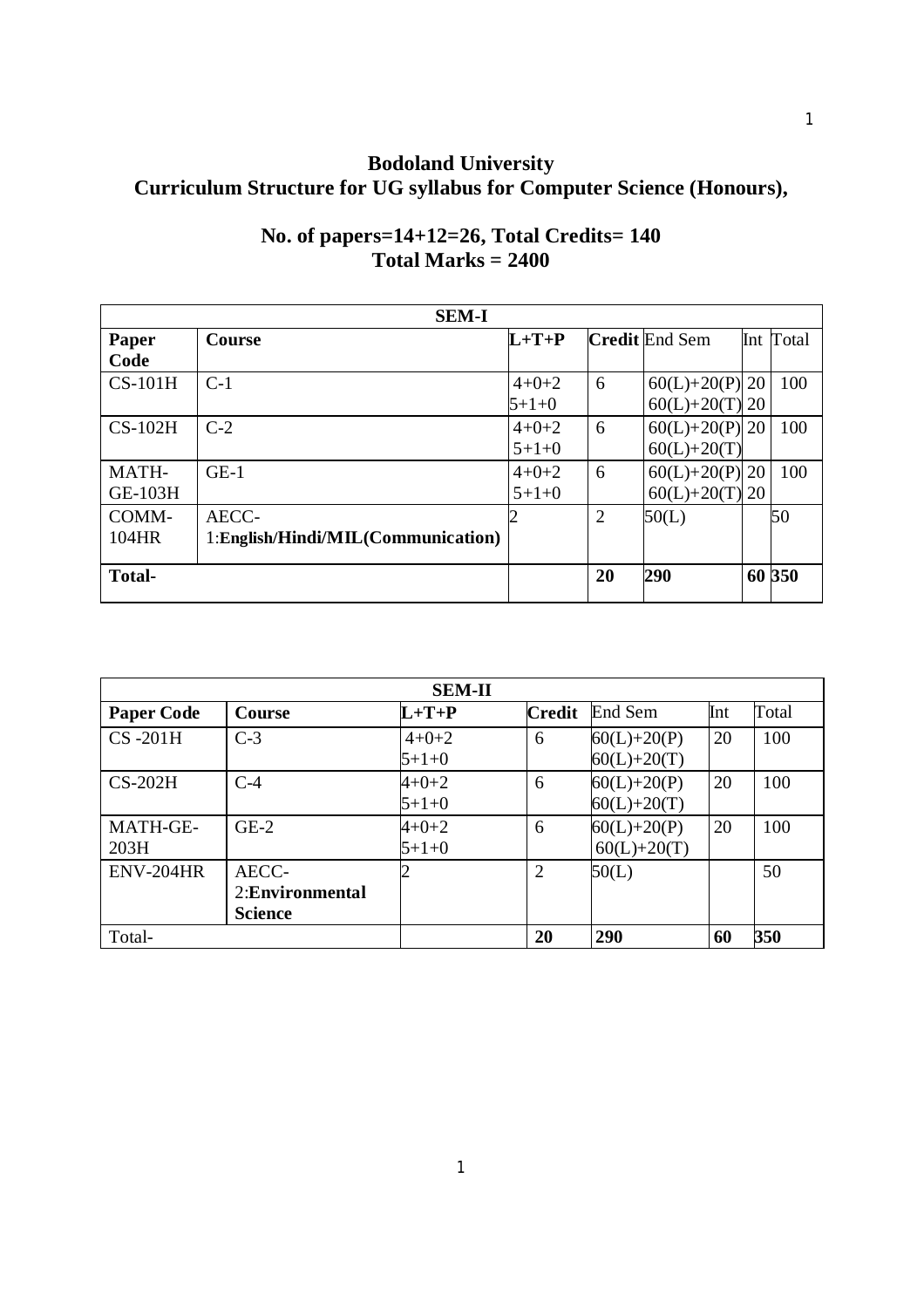| <b>SEM-III</b>      |               |                        |                |                                  |     |       |  |
|---------------------|---------------|------------------------|----------------|----------------------------------|-----|-------|--|
| <b>Paper Code</b>   | <b>Course</b> | $L+T+P$                | <b>Credit</b>  | End Sem                          | Int | Total |  |
| $CS-301H$           | $C-5$         | $4 + 0 + 2$<br>$5+1+0$ | 6              | $60(L)+20(P)$<br>$60(L) + 20(T)$ | 20  | 100   |  |
| $CS-302H$           | $C-6$         | $4 + 0 + 2$<br>$5+1+0$ | 6              | $60(L)+20(P)$<br>$60(L)+20(T)$   | 20  | 100   |  |
| $CS-303H$           | $C-7$         | $4 + 0 + 2$<br>$5+1+0$ | 6              | $60(L)+20(P)$<br>$60(L)+20(T)$   | 20  | 100   |  |
| $CS-SEC1-$<br>304HR | $SEC-1$       | $\overline{2}$         | $\overline{2}$ | 50(L)                            |     | 50    |  |
| PHY-GE-305H GE-3    |               | $4 + 0 + 2$<br>$5+1+0$ | 6              | $60(L)+20(P)$<br>$60(L) + 20(T)$ | 20  | 100   |  |
| <b>Total-</b>       |               |                        | 26             | 370                              | 80  | 450   |  |
|                     |               |                        |                |                                  |     |       |  |

| <b>SEM-IV</b>      |               |                |                |               |     |       |  |
|--------------------|---------------|----------------|----------------|---------------|-----|-------|--|
| <b>Paper Code</b>  | <b>Course</b> | $L+T+P$        | <b>Credit</b>  | End Sem       | Int | Total |  |
| $CS-401H$          | $C-8$         | $4 + 0 + 2$    | 6              | $60(L)+20(P)$ | 20  | 100   |  |
|                    |               | $5+1+0$        |                | $60(L)+20(T)$ |     |       |  |
| $CS-402H$          | $C-9$         | $4+0+2$        | 6              | $60(L)+20(P)$ | 20  | 100   |  |
|                    |               | $5+1+0$        |                | $60(L)+20(T)$ |     |       |  |
| $CS-403H$          | $C-10$        | $4 + 0 + 2$    | 6              | $60(L)+20(P)$ | 20  | 100   |  |
|                    |               | $5+1+0$        |                | $60(L)+20(T)$ |     |       |  |
| $CS-SEC2-$         | $SEC-2$       | $\overline{2}$ | $\overline{2}$ | 50(L)         |     | 50    |  |
| 404HR              |               |                |                |               |     |       |  |
| <b>PHY-GE-405H</b> | $GE-4$        | $4 + 0 + 2$    | 6              | $60(L)+20(P)$ | 20  | 100   |  |
|                    |               | $5+1+0$        |                | $60(L)+20(T)$ |     |       |  |
| <b>Total-</b>      |               |                | 26             | 370           | 80  | 450   |  |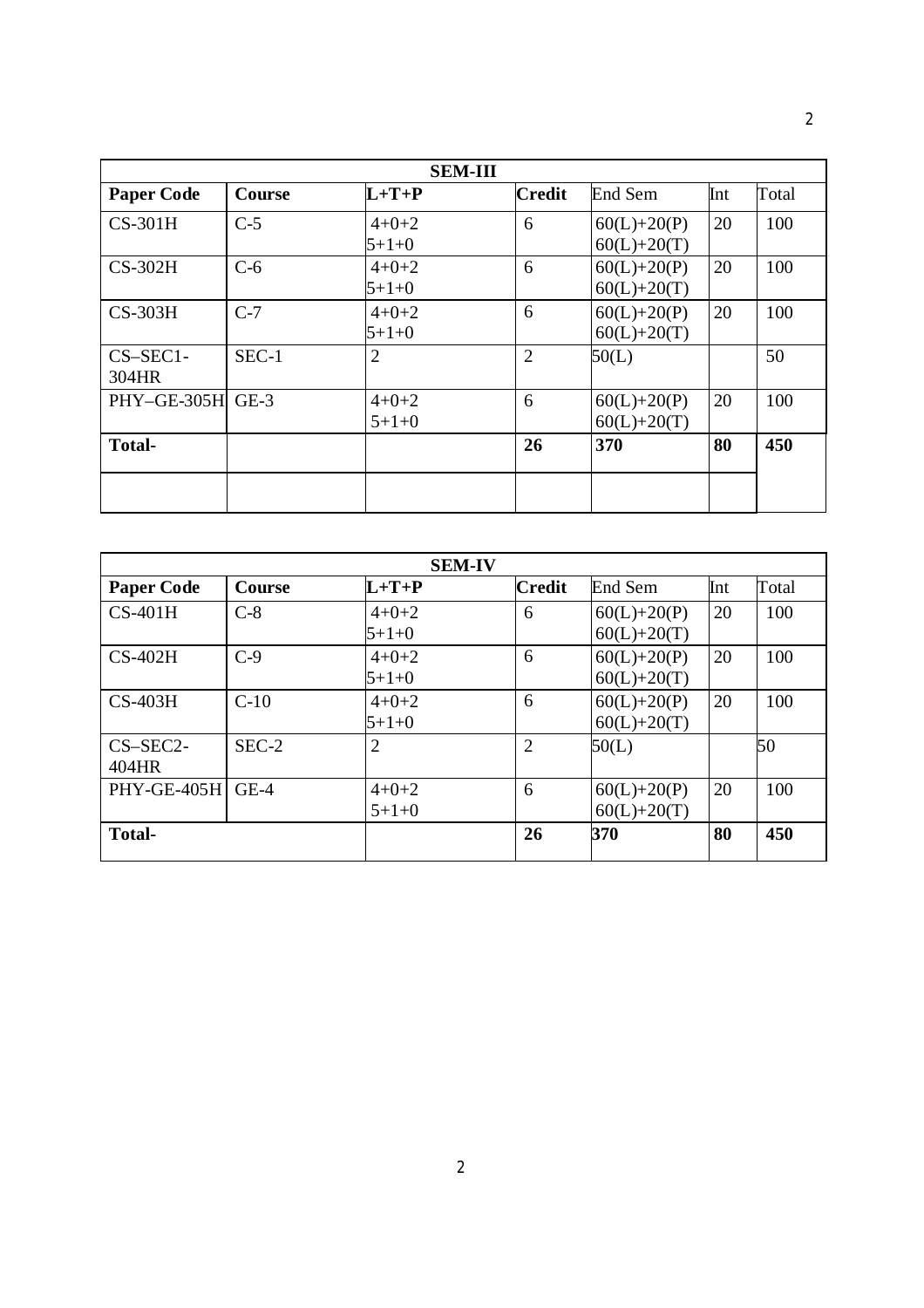| <b>SEM-V</b>        |               |                        |               |                                |     |       |  |  |
|---------------------|---------------|------------------------|---------------|--------------------------------|-----|-------|--|--|
| <b>Paper Code</b>   | <b>Course</b> | $L+T+P$                | <b>Credit</b> | End Sem                        | Int | Total |  |  |
| $CS -501H$          | $C-11$        | $4 + 0 + 2$<br>$5+1+0$ | 6             | $60(L)+20(P)$<br>$60(L)+20(T)$ | 20  | 100   |  |  |
| $CS-502H$           | $C-12$        | $4 + 0 + 2$<br>$5+1+0$ | 6             | $60(L)+20(P)$<br>$60(L)+20(T)$ | 20  | 100   |  |  |
| $CS$ -DSE1-<br>503H | DSE-1         | $4 + 0 + 2$<br>$5+1+0$ | 6             | $60(L)+20(P)$<br>$60(L)+20(T)$ | 20  | 100   |  |  |
| $CS$ -DSE2-<br>504H | DSE-2         | $4 + 0 + 2$<br>$5+1+0$ | 6             | $60(L)+20(P)$<br>$60(L)+20(T)$ | 20  | 100   |  |  |
| <b>Total-</b>       |               |                        | 24            | 320                            | 80  | 400   |  |  |

| <b>SEM-VI</b>       |                                     |                            |               |                                |     |       |  |
|---------------------|-------------------------------------|----------------------------|---------------|--------------------------------|-----|-------|--|
| <b>Paper Code</b>   | <b>Course</b>                       | $L+T+P$                    | <b>Credit</b> | End Sem                        | Int | Total |  |
| $CS-601H$           | $C-13$                              | $4 + 0 + 2$<br>$5 + 1 + 0$ | 6             | $60(L)+20(P)$<br>$60(L)+20(T)$ | 20  | 100   |  |
| $CS-602H$           | $C-14$                              | $4 + 0 + 2$<br>$5+1+0$     | 6             | $60(L)+20(P)$<br>$60(L)+20(T)$ | 20  | 100   |  |
| $CS$ -DSE3-<br>603H | DSE-3                               | $4 + 0 + 2$<br>$5 + 1 + 0$ | 6             | $60(L)+20(P)$<br>$60(L)+20(T)$ | 20  | 100   |  |
| $CS$ -DSE4-<br>604H | DSE-4<br>(Project/Diss<br>ertation) | $4 + 0 + 2$<br>$5+1+0$     | 6             | $60(L)+20(P)$<br>$60(L)+20(T)$ | 20  | 100   |  |
| <b>Total-</b>       |                                     |                            | 24            | 320                            | 80  | 400   |  |

1. Where there is a practical there will be no tutorial or vice-versa.

- 2. Institute should evolve a system/policy about ECA/ General Interest/Hobby/Sports/NCC/NSS/related courses on its own.
- 3. **Skill Enhancement Courses (SEC)**: These courses are to be chosen from a pool of courses designed to provide value-based and/or skill-based knowledge and should contain both theory and lab/handson/training/field work. The main purpose of these courses is to provide students life-skills in hands-on mode so as to increase their employability. The list provided under this category are suggestive in nature and each Institution/College has complete freedom to suggest their own papers under this category based on their expertise, specialization, requirements, scope and need. However, in this case approval of Academic section of the University is mandatory.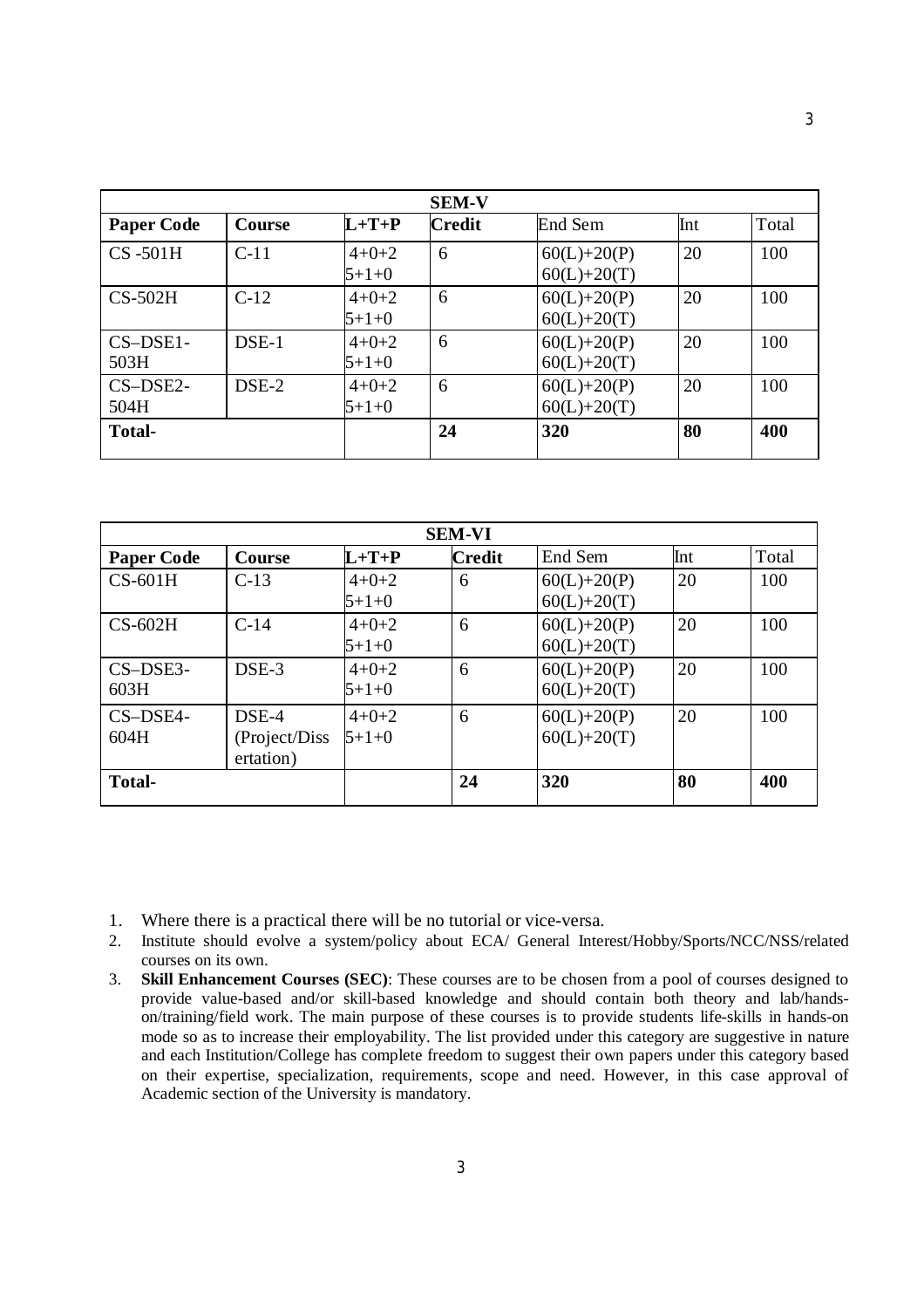**1 ST SEMESTER**

Overview of Procedural Programming and Object-Orientation Programming, Using main() function, Compiling and Executing Simple Programs in C++.

# **2. Data Types, Variables, Constants, Operators and Basic I/O (5 Lectures)**

Declaring, Defining and Initializing Variables, Scope of Variables, Using Named Constants, Keywords, Data Types, Casting of Data Types, Operators (Arithmetic, Logical and Bitwise), Basic Header Files (stdio.h, iostream.h, conio.hetc).

# **3. Expressions, Conditional Statements and Iterative Statements (5 Lectures)**

Simple Expressions in C++, Understanding Operators Precedence in Expressions, Conditional Statements, Understanding syntax and utility of Iterative Statements, Use of break and continue in Loops, Using Nested Statements

### **4. Functions and Arrays (10 Lectures)**

**Theory: 60 Lectures**

Utility of functions, Functions returning value, Void functions, Inline Functions, Return data type of functions, Functions parameters, Differentiating between Declaration and Definition of Functions, Command Line Arguments/Parameters in Functions

Creating and Using One Dimensional Arrays, Use various types of arrays

#### **5. Derived Data Types (Structures and Unions) (3 Lectures)**

**C-I: Programming Fundamentals using C/C++**

Declaring, initializing and using simple structures and unions, Manipulating individual members of structures and unions, Array of Structures, Individual data members as structures, Passing and returning structures from functions

### **6. Pointers and References in C++ (7 Lectures)**

Understanding a Pointer Variable, Pointers to Pointers, Pointers to structures, Passing pointers as function arguments, Returning a pointer from a function, using arrays as pointers, Passing arrays to functions. Pointers vs. References

### **7. Memory Allocation in C++ (3 Lectures)**

Differentiating between static and dynamic memory allocation, use of malloc, calloc and free functions, use of new and delete operators

#### **8. File I/O, Pre-processor Directives (4 Lectures)**

Opening and closing a file, Reading and writing Text Files, Using put(), get(), read() and write() functions, Random access in files, Understanding the Pre-processor Directives, Macros

#### **9. Using Classes in C++ (7 Lectures)**

Defining & Using Classes, Class Constructors, Constructor Overloading, Function overloading in classes, Class Variables &Functions, Objects as parameters, Overview of Template classes

# **1. Introduction to C and C++ (3 Lectures)**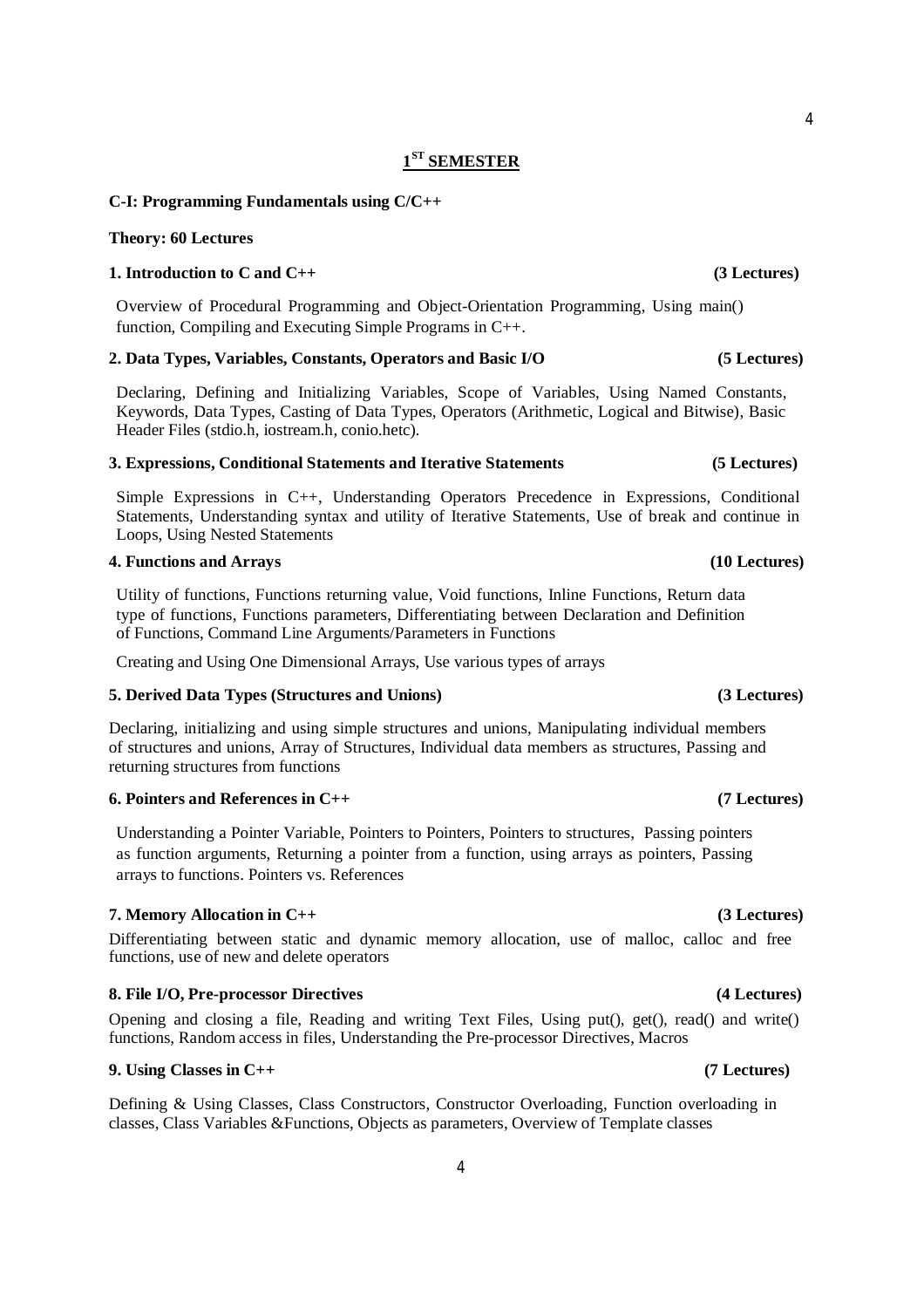### 5

# **10. Overview of Function Overloading and Operator Overloading (5 Lectures)**

Overloading functions by number and type of arguments, Looking at an operator as a function call, Overloading Operators

#### **11. Inheritance, Polymorphism and Exception Handling (8 Lectures)**

Introduction to Inheritance, Polymorphism, Basics Exceptional Handling

### **Reference Books**

- 1. HerbtzSchildt, "C++: The Complete Reference", Fourth Edition, McGraw Hill.2003
- 2. BjarneStroustrup, "The C++ Programming Language",  $4<sup>th</sup>$  Edition, Addison-Wesley, 2013.
- 3. BjarneStroustroup, "Programming -- Principles and Practice using C++", 2nd Edition, Addison-Wesley 2014.
- 4. E Balaguruswamy, "Object Oriented Programming with C++", Tata McGraw-Hill Education, 2008.
- 5. Paul Deitel, Harvey Deitel, "C++ How to Program", 8th Edition, Prentice Hall, 2011. 5. John

R. Hubbard, "Programming with C++", Schaum's Series, 2nd Edition, 2000.

6. Andrew Koeni, Barbara, E. Moo, "Accelerated C++", Published by Addison-Wesley , 2000. 7.

Scott Meyers, "Effective C++", 3rd Edition, Published by Addison-Wesley, 2005.

- 8. Harry, H. Chaudhary, "Head First C++ Programming: The Definitive Beginner's Guide", First Create space Inc, O-D Publishing, LLC USA.2014
- 9. Walter Savitch, "Problem Solving with C++", Pearson Education, 2007.
- 10. Stanley B. Lippman, JoseeLajoie, Barbara E. Moo, "C++ Primer", Published by Addison-Wesley, 5th Edition, 2012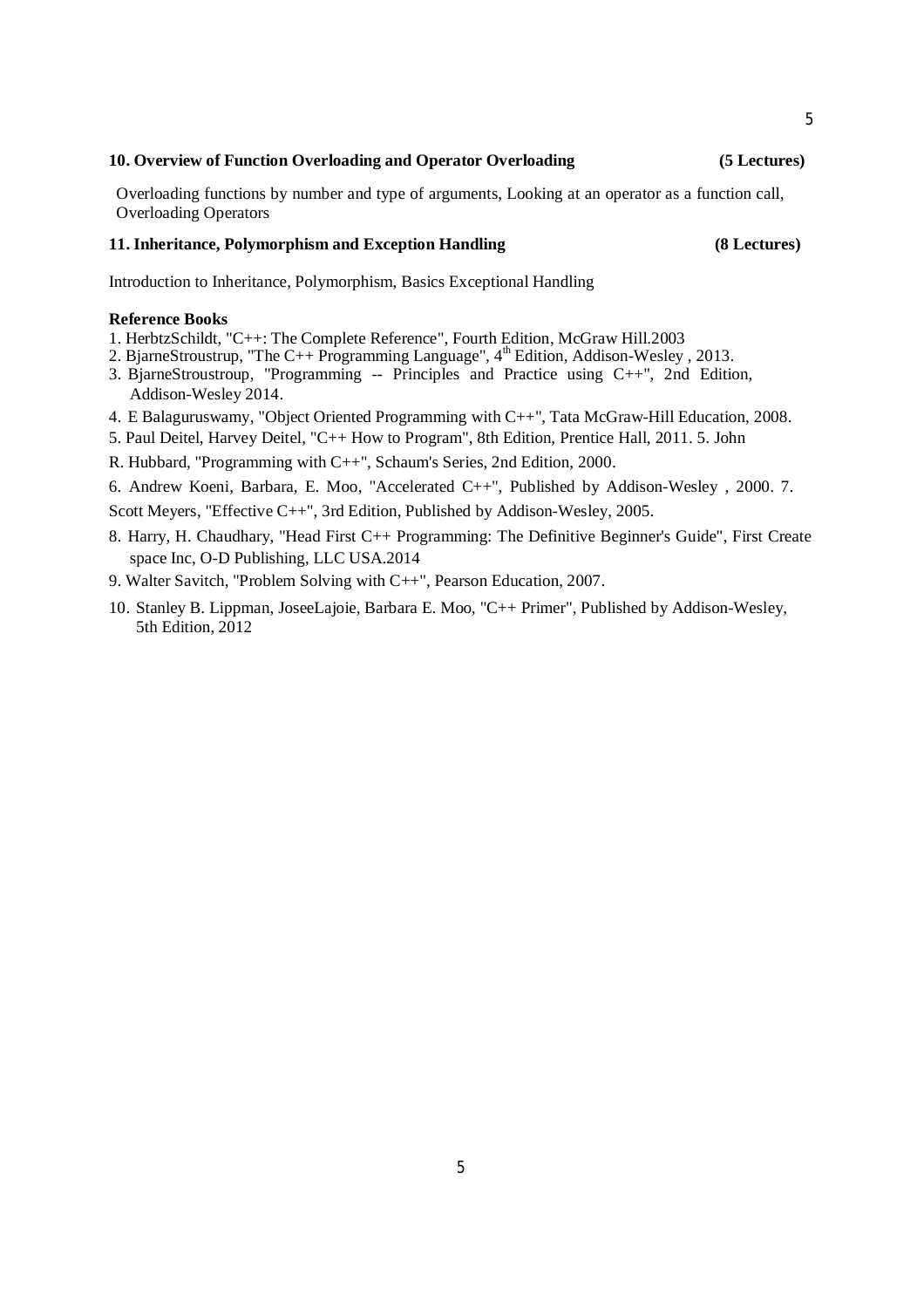# **COMPUTER SCIENCE LAB (C-I): Programming Fundamentals using C/C++ Lab Practical: 60 Lectures**

- 1. WAP to print the sum and product of digits of an integer.
- 2. WAP to reverse a number.
- 3. WAP to compute the sum of the first n terms of the following series  $S =$  $1+1/2+1/3+1/4+\ldots$
- 4. WAP to compute the sum of the first n terms of the following series  $S = 1$ -2+3-4+5…………….

5. Write a function that checks whether a given string is Palindrome or not. Use this function to find whether the string entered by user is Palindrome or not.

6. Write a function to find whether a given no. is prime or not. Use the same to generate the prime numbers less than 100.

7.WAP to compute the factors of a given number.

8. Write a macro that swaps two numbers. WAP to use it.

9. WAP to print a triangle of stars as follows (take number of lines from user):

```
*
    ***
  *****
 *******
*********
```
10. WAP to perform following actions on an array entered by the user:

- i) Print the even-valued elements
- ii) Print the odd-valued elements
- iii) Calculate and print the sum and average of the elements of array
- iv) Print the maximum and minimum element of array
- v) Remove the duplicates from the array
- vi) Print the array in reverse order

The program should present a menu to the user and ask for one of the options. The menu should also include options to re-enter array and to quit the program.

11. WAP that prints a table indicating the number of occurrences of each alphabet in the text entered as command line arguments.

- 12. Write a program that swaps two numbers using pointers.
- 13. Write a program in which a function is passed address of two variables and then alter its contents.
- 14. Write a program which takes the radius of a circle as input from the user, passes it to another function that computes the area and the circumference of the circle and displays the value of area and circumference from the main() function.
- 15. Write a program to find sum of n elements entered by the user. To write this program, allocate memory dynamically using malloc() / calloc() functions or new operator.
- 16. Write a menu driven program to perform following operations on strings: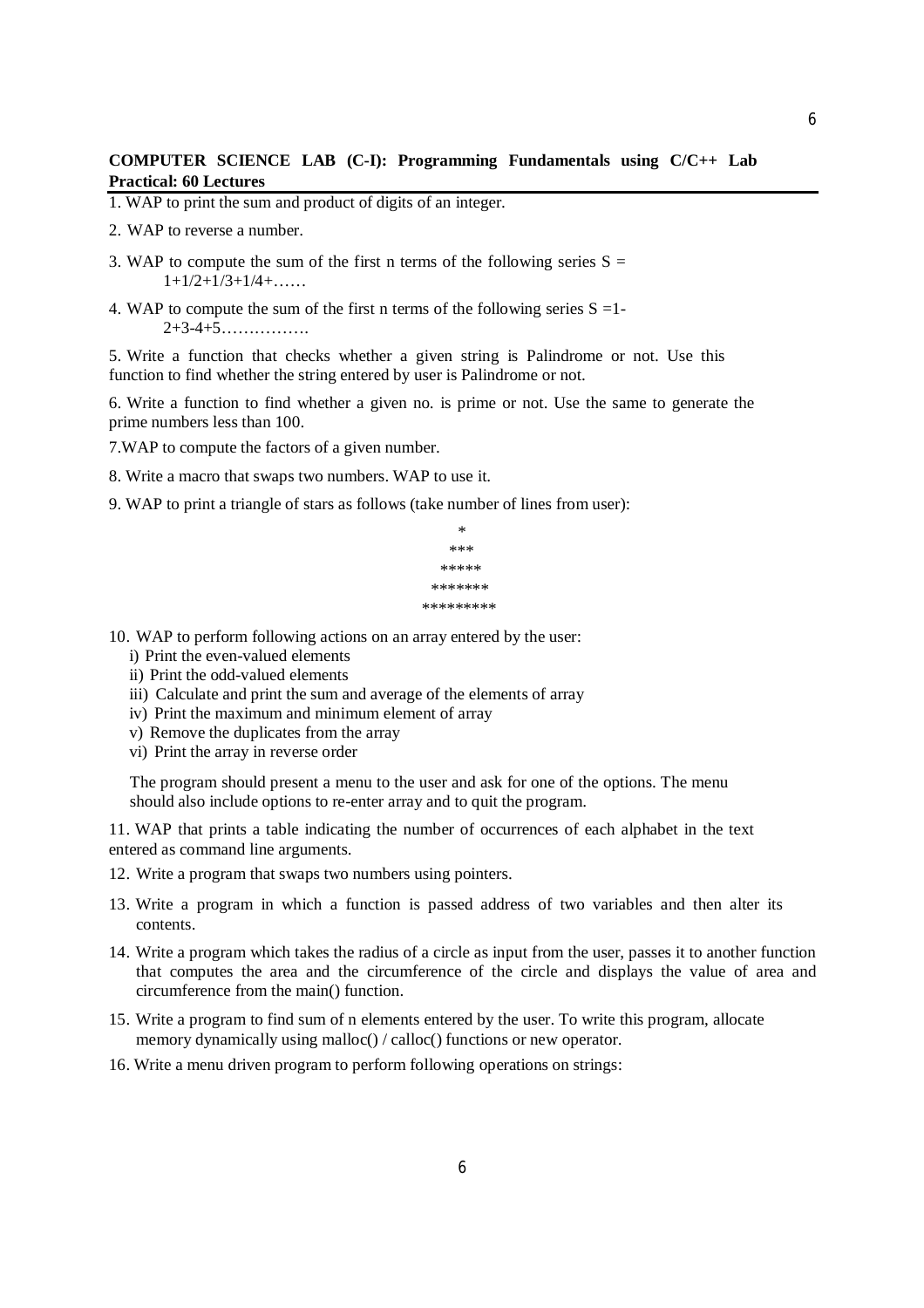- a) Show address of each character in string
- b) Concatenate two strings without using strcat function.
- c) Concatenate two strings using strcat function.
- d) Compare two strings
- e) Calculate length of the string (use pointers)
- f) Convert all lowercase characters to uppercase
- g) Convert all uppercase characters to lowercase
- h) Calculate number of vowels
- i) Reverse the string
- 17. Given two ordered arrays of integers, write a program to merge the two-arrays to get an ordered array.
- 18. WAP to display Fibonacci series (i)using recursion, (ii) using iteration
- 19. WAP to calculate Factorial of a number (i)using recursion, (ii) using iteration
- 20. WAP to calculate GCD of two numbers (i) with recursion (ii) without recursion.
- 21. Create Matrix class using templates. Write a menu-driven program to perform following Matrix operations (2-D array implementation):

a) Sum b) Difference c) Product d) Transpose

- 22. Create the Person class. Create some objects of this class (by taking information from the user). Inherit the class Person to create two classes Teacher and Student class. Maintain the respective information in the classes and create, display and delete objects of these two classes (Use Runtime Polymorphism).
- 23. Create a class Triangle. Include overloaded functions for calculating area. Overload assignment operator and equality operator.
- 24. Create a class Box containing length, breath and height. Include following methods in it:
	- a) Calculate surface Area
	- b) Calculate Volume
	- c) Increment, Overload  $++$  operator (both prefix  $\&$  postfix)
	- d) Decrement, Overload -- operator (both prefix & postfix)
	- e) Overload operator  $=$  (to check equality of two boxes), as a friend function
	- f) Overload Assignment operator
	- g) Check if it is a Cube or cuboid

Write a program which takes input from the user for length, breath and height to test the above class.

- 25. Create a structure Student containing fields for Roll No., Name, Class, Year and Total Marks. Create 10 students and store them in a file.
- 26. Write a program to retrieve the student information from file created in previous question and print it in following format: Roll No. Name Marks
- 27. Copy the contents of one text file to another file, after removing all whitespaces.
- 28. Write a function that reverses the elements of an array in place. The function must accept only one pointer value and return void.
- 29. Write a program that will read 10 integers from user and store them in an array. Implement array using pointers. The program will print the array elements in ascending and descending order.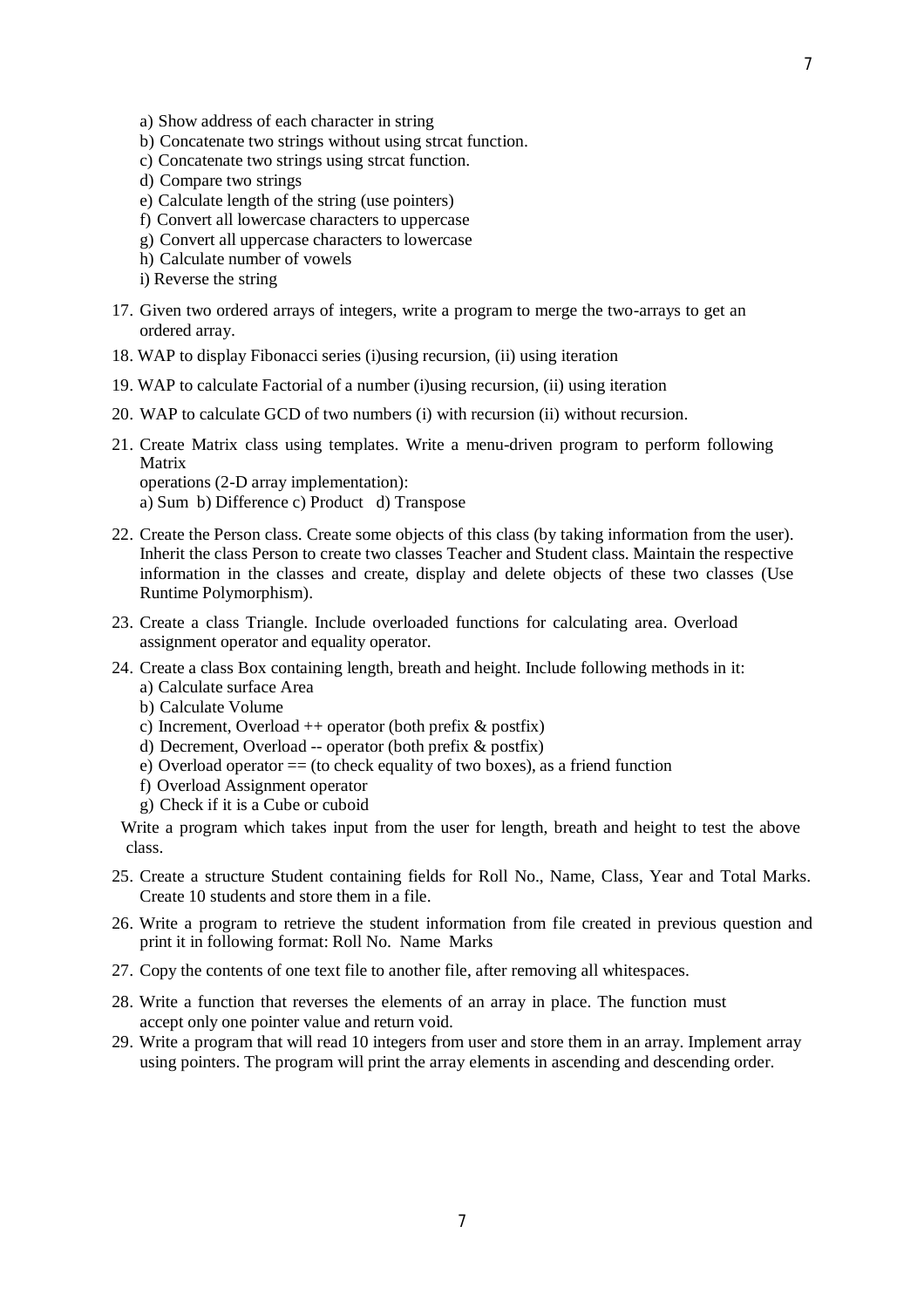# **C-2: Computer System Architecture**

### **Theory: 60 Lectures**

## **1. Introduction (8 lectures)**

Logic gates, Boolean Algebra, combinational circuits, and sequential circuits, memory units.

# **2. Data Representation and Basic Computer Arithmetic (10 lectures)**

Number systems, fixed and floating point representation, character representation, addition, subtraction

# **3. Basic Computer Organization and Design (13 lectures)**

Computer registers, bus system, instruction set, timing and control, instruction cycle, memory reference, input -output and interrupt, Interconnection Structures

# **4. Central Processing Unit (15 lectures)**

Register organization, arithmetic and logical micro-operations, stack organization, micro programmed control. Instruction formats, addressing modes, instruction codes, input output programming, RISC, CISC architectures, pipelining and parallel architecture.

# **5. Memory Organization (6 lectures)**

Cache memory, mapping.

### **6. Input-Output Organization (8 lectures)**

I/O Modules, Programmed I/O, Interrupt-Driven I/O, Direct Memory Access, I/O Channels.

## **Recommended Books:**

- 1. M. Mano, Computer System Architecture, Pearson Education 1992
- 2. A. J. Dos Reis, Assembly Language and Computer Architecture using C++ and JAVA, Course Technology, 2004  $\frac{1}{th}$
- 3. W. Stallings, Computer Organization and Architecture Designing for Performance, 8 Edition, Prentice Hall of India,2009
- 4. M.M. Mano , Digital Design, Pearson Education Asia,2013
- 5. Carl Hamacher, Computer Organization, Fifth edition, McGrawHill, 2012.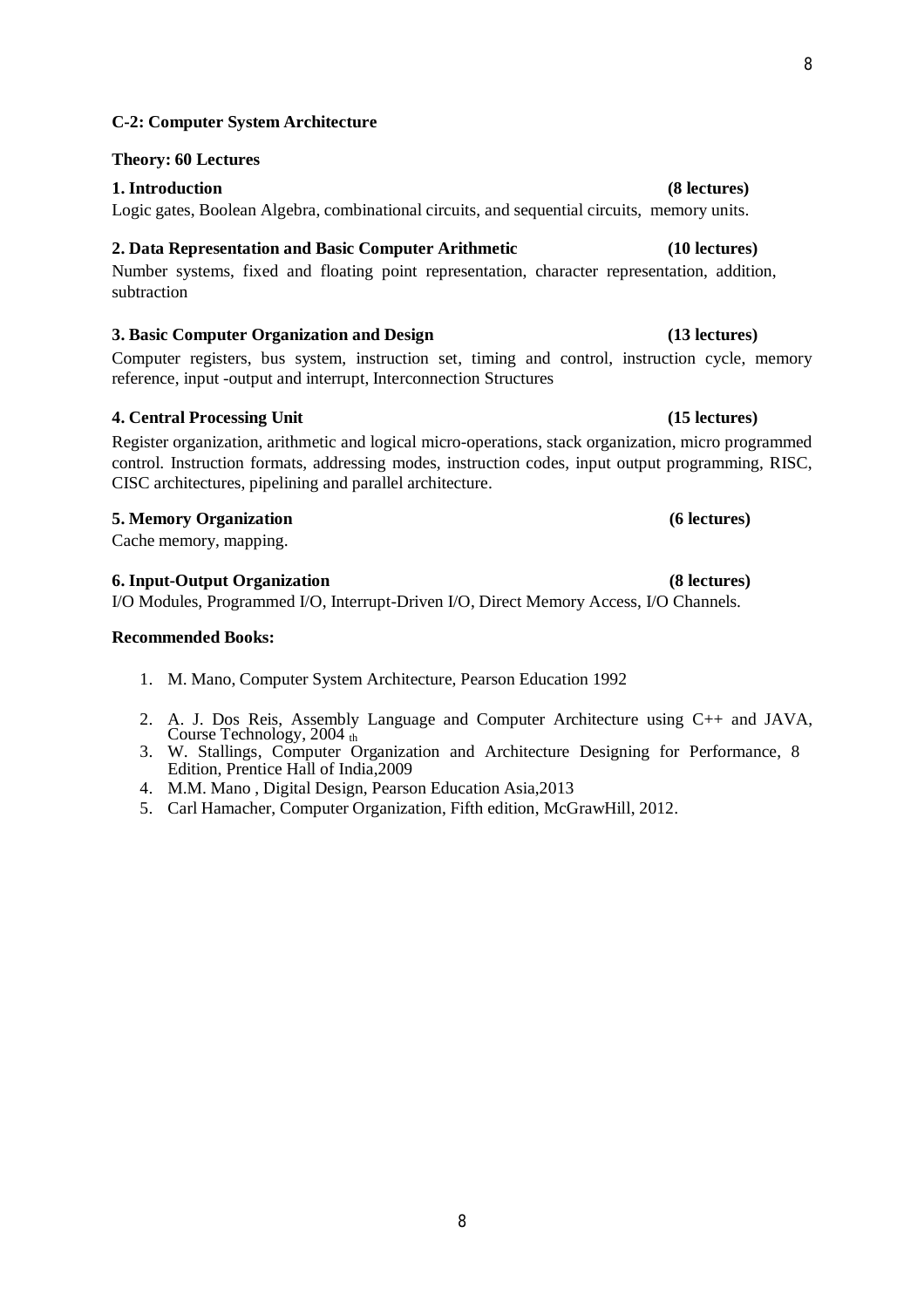# **COMPUTER SCIENCE LAB (C-2): Computer System Architecture Lab Practical: 60 Lectures**

|                             |                                          | 1. Create a machine based on the following architecture: |            |                               |            |                                                       |                            |
|-----------------------------|------------------------------------------|----------------------------------------------------------|------------|-------------------------------|------------|-------------------------------------------------------|----------------------------|
| $_{\rm IR}$                 |                                          | DR<br>AC                                                 | AR         | Register Set<br>PC            | FGI        | <b>FGO</b><br>S                                       | $\mathbf E$<br>$\mathbf I$ |
| 015                         | $\vert 0 \vert$                          | $\vert 0 \vert$<br>15<br>15                              | 011        | 011                           | $1$ Bit    | 1 Bit<br>1 Bit                                        | 1 bit<br>1 Bit             |
|                             |                                          |                                                          |            |                               |            |                                                       |                            |
|                             | Memory<br>4096 words<br>16 bits per word |                                                          |            | 3<br>$\overline{0}$<br>Opcode | 4          | Instruction format<br>Address                         | 15                         |
|                             |                                          |                                                          |            |                               |            |                                                       |                            |
|                             |                                          | <b>Basic Computer Instructions</b>                       |            |                               |            |                                                       |                            |
|                             | Memory Reference                         |                                                          |            | Register Reference            |            | Input-Output                                          |                            |
|                             |                                          |                                                          |            |                               |            |                                                       |                            |
| Symbol                      |                                          | Hex                                                      | Symbol     | Hex                           | Symbol     | Hex                                                   |                            |
| <b>AND</b>                  | $0$ <b>xxx</b>                           |                                                          | <b>CLA</b> | E800                          | INP        | <b>F80</b><br>$\overline{0}$                          |                            |
| <b>ADD</b>                  | 2xxx                                     |                                                          | <b>CLE</b> | E400                          | <b>OUT</b> | F40<br>0                                              |                            |
| <b>LDA</b>                  | 4xxx                                     | Direct                                                   | <b>CMA</b> | E200                          | SKI        | F <sub>20</sub><br>$\overline{0}$<br>$\overline{F10}$ |                            |
| <b>STA</b>                  | 6xxx                                     | Addressing                                               | <b>CME</b> | E100                          | <b>SKO</b> | 0                                                     |                            |
| <b>BUN</b>                  | 8xxx                                     |                                                          | <b>CIR</b> | <b>E080</b>                   | <b>ION</b> | <b>F08</b><br>$\overline{0}$                          |                            |
| <b>BSA</b>                  | <b>Axxx</b>                              |                                                          | CL         | E040                          | <b>IOF</b> | F04<br>$\overline{0}$                                 |                            |
| $\ensuremath{\mathsf{ISZ}}$ | <b>Cxxx</b>                              |                                                          | <b>INC</b> | E020                          |            |                                                       |                            |
| AND_I                       | 1xxx                                     |                                                          | <b>SPA</b> | E010                          |            |                                                       |                            |
| $ADD_I$                     | 3xxx                                     |                                                          | <b>SNA</b> | <b>E008</b>                   |            |                                                       |                            |
| $LDA_I$                     | 5xxx                                     | Indirect                                                 | <b>SZA</b> | E004                          |            |                                                       |                            |
| STA_I                       | 7xxx                                     | Addressing                                               | <b>SZE</b> | E002                          |            |                                                       |                            |
| <b>BUN_I</b>                | <b>9xxx</b>                              |                                                          | <b>HLT</b> | E001                          |            |                                                       |                            |
| <b>BSA_I</b>                | <b>Bxxx</b>                              |                                                          |            |                               |            |                                                       |                            |
| $ISZ_I$                     | <b>Dxxx</b>                              |                                                          |            |                               |            |                                                       |                            |

2. Create the micro operations and associate with instructions as given in the chapter(except interrupts). Design the register set, memory and the instruction set. Use this machine for the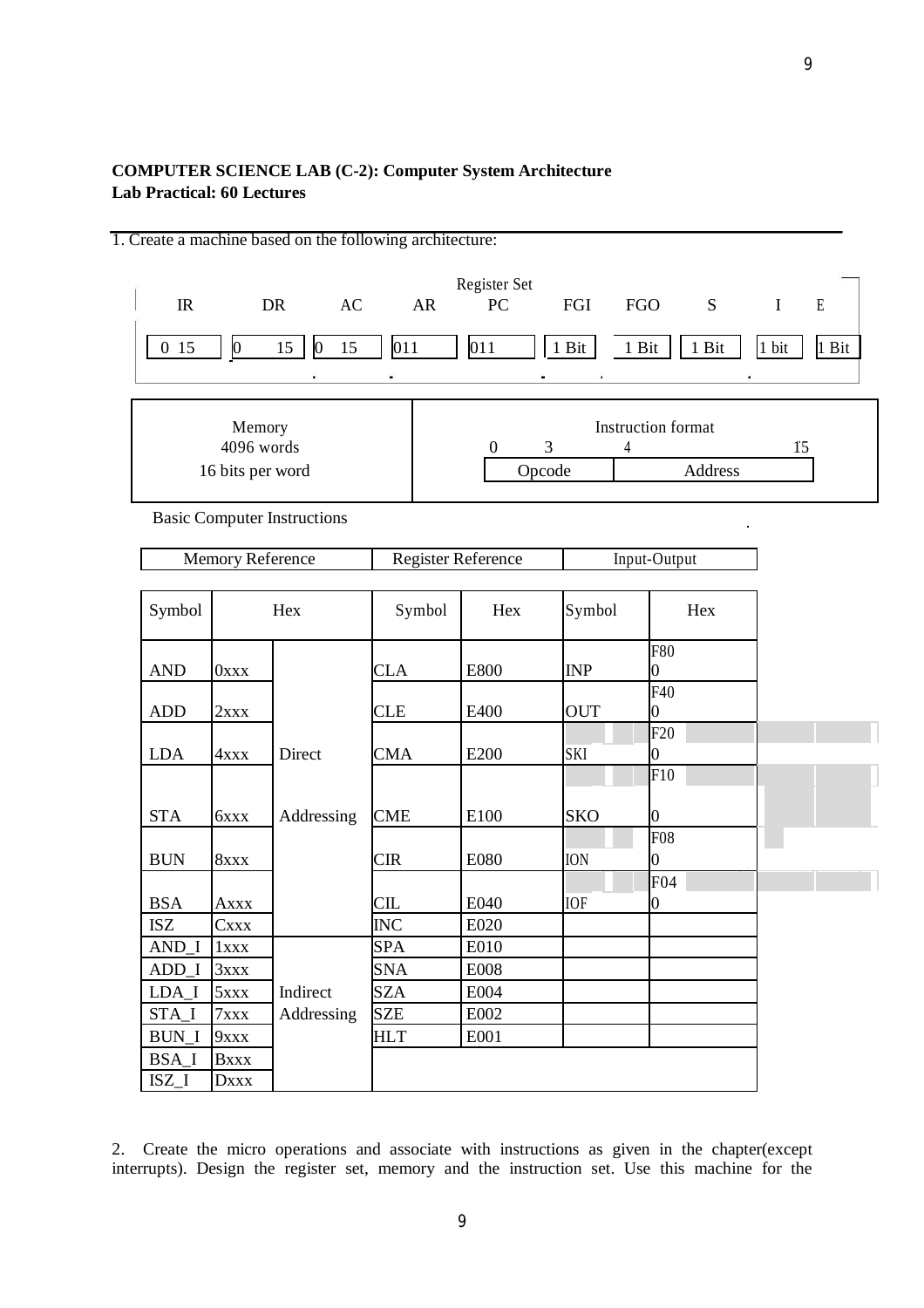- 3. Create a Fetch routine of the instruction cycle.
- 4. Simulate the machine to determine the contents of AC, E, PC, AR and IR registers in hexadecimal after the execution of each of following register reference instructions:

| a. CLA | e. CIR                                                                                  | i. SNA |
|--------|-----------------------------------------------------------------------------------------|--------|
| b. CLE | f. CIL                                                                                  | j. SZA |
| c. CMA | $g$ . INC                                                                               | k. SZE |
| d. CME | h. SPA                                                                                  | 1. HLT |
|        | Initialize the contents of AC to $(A937)_{16}$ , that of PC to $(022)_{16}$ and E to 1. |        |

5. Simulate the machine for the following memory-reference instructions with I= 0 and address part = 082. The instruction to be stored at address 022 in RAM. Initialize the memory word at address 082 with the operand B8F2 and AC with A937. Determine the contents of AC, DR, PC, AR and IR in hexadecimal after the execution.

| a. ADD | f. BSA |
|--------|--------|
| b. AND | g. ISZ |
| c. LDA |        |
| d. STA |        |
| e. BUN |        |

- 6. Simulate the machine for the memory-reference instructions referred in above question with  $I=1$ and address part  $= 082$ . The instruction to be stored at address 026 in RAM. Initialize the memory word at address 082 with the value 298. Initialize the memory word at address 298 with operand B8F2 and AC with A937. Determine the contents of AC, DR, PC, AR and IR in hexadecimal after the execution.
- 7. Modify the machine created in Practical 1 according to the following instruction format:

#### **Instruction format**

| code<br>ັ<br>້ |  | ress<br>$\sim$ |
|----------------|--|----------------|

- a. The instruction format contains a 3-bit opcode, a 1-bit addressing mode and a 12-bit address. There are only two addressing modes,  $I = 0$  (direct addressing) and  $I = 1$  (indirect addressing).
- b. Create a new register I of 1 bit.
- c. Create two new microinstructions as follows :
	- i. Check the opcode of instruction to determine type of instruction (Memory Reference/Register Reference/Input-Output) and then jump accordingly.
	- ii. Check the I bit to determine the addressing mode and then jump accordingly.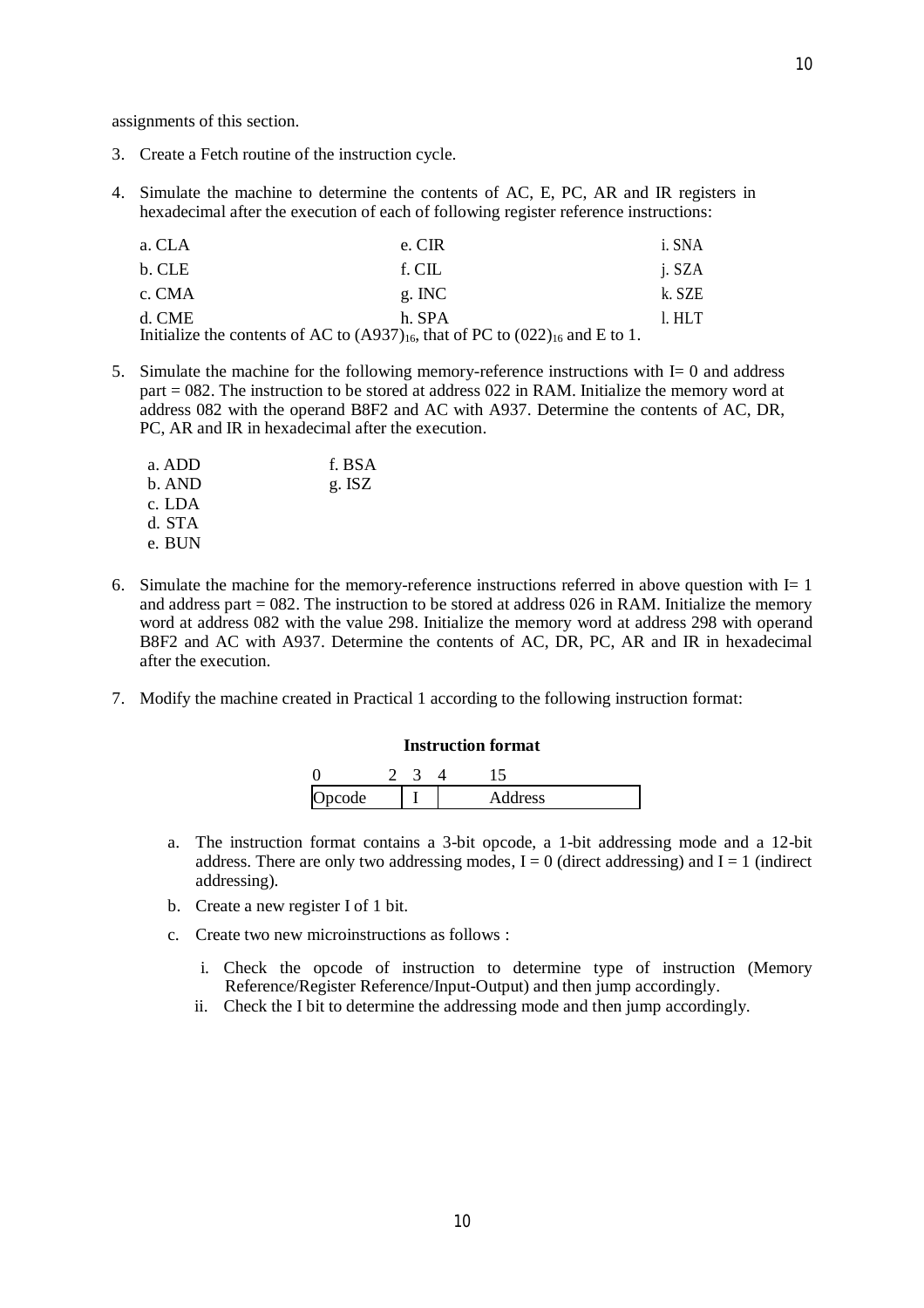### **GE-1:Computer Fundamentals**

**Theory: 60 lectures**

| <b>1.</b> Introduction: Introduction to computer system                                                                               | 6L               |
|---------------------------------------------------------------------------------------------------------------------------------------|------------------|
| 2. Data Representation: Number systems and character representation                                                                   | 12L              |
| <b>3. Human Computer Interface:</b> Types of software, Operating system as<br>user interface,                                         | 6L               |
| <b>4. Devices:</b> Input and output devices (with connections and practical demo)                                                     | <b>10L</b><br>6L |
| 5. Memory: Primary, secondary, auxiliary memory                                                                                       | 12L              |
| 6. Computer Organisation and Architecture: C.P.U., registers, system bus,<br>main memory unit, cache memory, Motherboard, processors. | 8L               |
| 7. Overview of Emerging Technologies: Cloud computing, big data, mobile<br>computing and embedded systems.                            |                  |
| <b>Reference Books:</b>                                                                                                               |                  |

- 1. A. Goel, Computer Fundamentals, Pearson Education, 2010.
- 2. P. Aksoy, L. DeNardis, Introduction to Information Technology, Cengage Learning, 2006

3. P. K.Sinha, P. Sinha, Fundamentals of Computers, BPB Publishers, 2007

# **Computer Fundamentals Lab Practical: 60 lectures**

Practical exercises based on MS Office/ Open Office tools using document preparation and spreadsheet handling packages.

# **MS Word**

- 1. Prepare **a grocery list** having four columns (Serial number, The name of the product, quantity and price) for the month of April, 06.
	- Font specifications for Title (Grocery List): 14-point Arial font in bold and italics.
	- The headings of the columns should be in 12-point and bold.
	- The rest of the document should be in 10-point Times New Roman.
	- Leave a gap of 12-points after the title.

# 2. Create a **telephone directory**.

- The heading should be 16-point Arial Font in bold
- The rest of the document should use 10-point font size
- Other headings should use 10-point Courier New Font.
- The footer should show the page number as well as the date last updated.

## 3. Design a **time-table form** for your college.

- The first line should mention the name of the college in 16-point Arial Font and should be bold.
- The second line should give the course name/teacher's name and the department in 14-point Arial.
- Leave a gap of 12-points.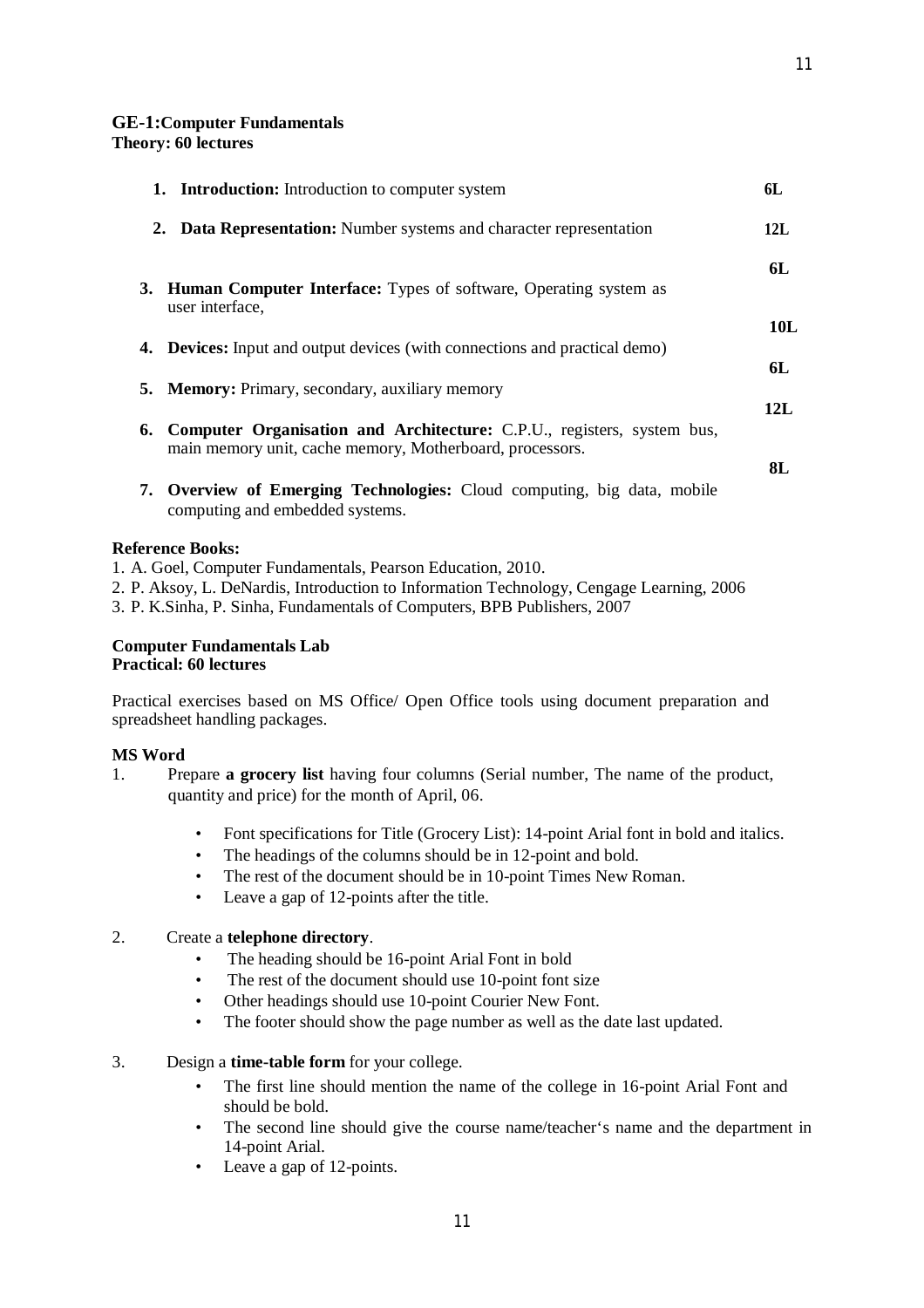- The rest of the document should use 10-point Times New Roman font.
- The footer should contain your specifications as the designer and date of creation.
- 4. BPB Publications plans to release a new book designed as per your syllabus. Design the **first page of the book** as per the given specifications.
	- The title of the book should appear in bold using 20-point Arial font.
	- The name of the author and his qualifications should be in the center of the page in 16-point Arial font.
	- At the bottom of the document should be the name of the publisher and address in 16-point Times New Roman.
	- The details of the offices of the publisher (only location) should appear in the footer.
	- 5. Create the following one page documents.
		- a. Compose a note inviting friends to a get-together at your house, Including a list of things to bring with them.
		- b. Design a certificate in landscape orientation with a border around the document.
		- c. Design a Garage Sale sign.
		- d. Make a sign outlining your rules for your bedroom at home, using a numbered list.
- 6. Create the following documents:

**Linda, 46, F Tom, 29, M**

- (a) A newsletter with a headline and 2 columns in portrait orientation, including at least one image surrounded by text.
- (b) Use a newsletter format to promote upcoming projects or events in your classroom or college.
- 7. Convert following text to a table, using comma as delimiter

Type the following as shown (do not bold). **Color, Style, Item Blue, A980, Van Red, X023, Car Green, YL724, Truck Name, Age, Sex Bob, 23, M**

9. Enter the following data into a table given on the next page.

| <b>Salesperson</b> | Dolls | <b>Trucks</b> | <b>Puzzles</b> |
|--------------------|-------|---------------|----------------|
| Kennedy, Sally     | 1327  | 1423          | 1193           |
| White, Pete        | 1421  | 3863          | 2934           |
| Pillar, James      | 5214  | 3247          | 5467           |
| York, George       | 2190  | 1278          | 1928           |
| Banks, Jennifer    | 1201  | 2528          | 1203           |
| Atwater, Kelly     | 4098  | 3079          | 2067           |
| Pillar, James      | 5214  | 3247          | 5467           |
| York, George       | 2190  | 1278          | 1928           |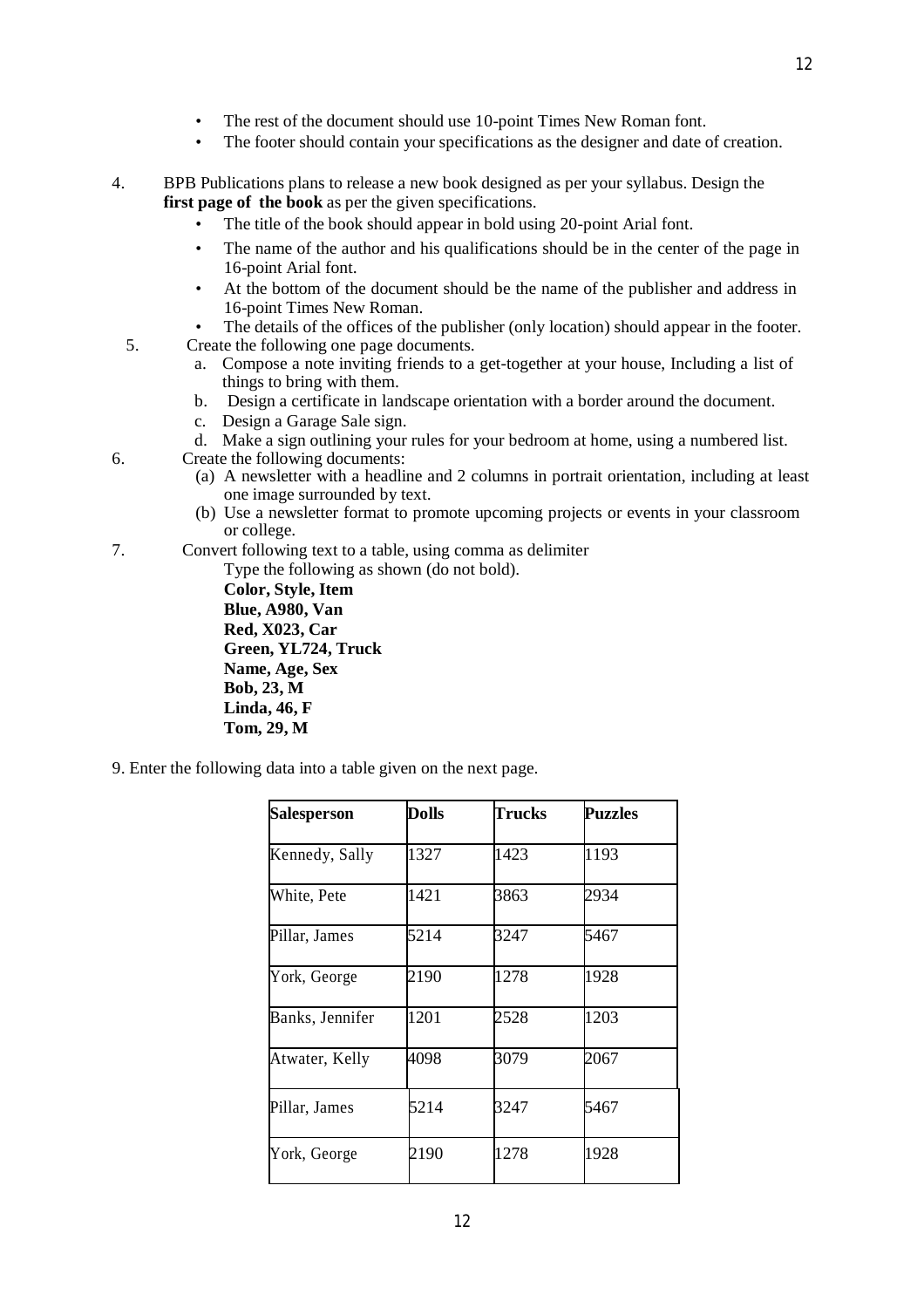| Banks, Jennifer | 1201 | 2528 | 1203 |
|-----------------|------|------|------|
| Atwater, Kelly  | 4098 | 3079 | 2067 |

Add a column Region (values: S, N, N,S,S,S) between the Salesperson and Dolls columns to the given table Sort your table data by Region and within Region by Salesperson in ascending order:

In this exercise, you will add a new row to your table, place the word "Total" at the bottom of the Salesperson column, and sum the Dolls, Trucks, and Puzzles columns.

- 10. Wrapping of text around the image.
- 11. Following features of menu option must be covered

| <b>FILE</b>     | Complete menu                                                      |  |  |  |  |
|-----------------|--------------------------------------------------------------------|--|--|--|--|
| <b>EDIT</b>     | Complete menu                                                      |  |  |  |  |
| <b>VIEW</b>     | Complete menu                                                      |  |  |  |  |
| <b>INSERT</b>   | Complete menu                                                      |  |  |  |  |
| <b>FORMAT</b>   | Complete menu                                                      |  |  |  |  |
| <b>TABLE</b>    | Complete menu                                                      |  |  |  |  |
| <b>WINDOW</b>   | Complete menu                                                      |  |  |  |  |
| <b>HELP</b>     | Complete menu                                                      |  |  |  |  |
| <b>TOOLS</b>    | All options except Online collaboration, Tools on Macro, Templates |  |  |  |  |
| <b>MS Excel</b> |                                                                    |  |  |  |  |

1. Enter the Following data in Excel Sheet

### **REGIONAL SALES PROJECTION**

| <b>State</b> | Otr1 | Otr2        | Otr3 | OTR4 | <b>Otr Total</b> | <b>Rate Amount</b> |
|--------------|------|-------------|------|------|------------------|--------------------|
| Delhi        | 2020 | 2400        | 2100 | 3000 | 15               |                    |
| Punjab       | 1100 | 1300        | 1500 | 1400 | 20               |                    |
| U.P.         | 3000 | 3200        | 2600 | 2800 |                  |                    |
| Haryana      | 1800 | <b>2000</b> | 2200 | 2700 |                  |                    |
| Rajasthan    | 2100 | <b>2000</b> | 1800 | 2200 | 20               |                    |

# **TOTAL AVERAGE**

(a) Apply Formatting as follow: I.Title in

# TIMES NEW ROMAN

- ii. Font Size 14
- iii. Remaining text ARIAL, Font Size -10
- iv. State names and Qtr. Heading Bold, Italic with Gray Fill Color.
- v. Numbers in two decimal places.
- vi. Qtr. Heading in center Alignment.
- vii. Apply Border to whole data.
- (b) Calculate State and Qtr. Total
- (c) Calculate Average for each quarter

13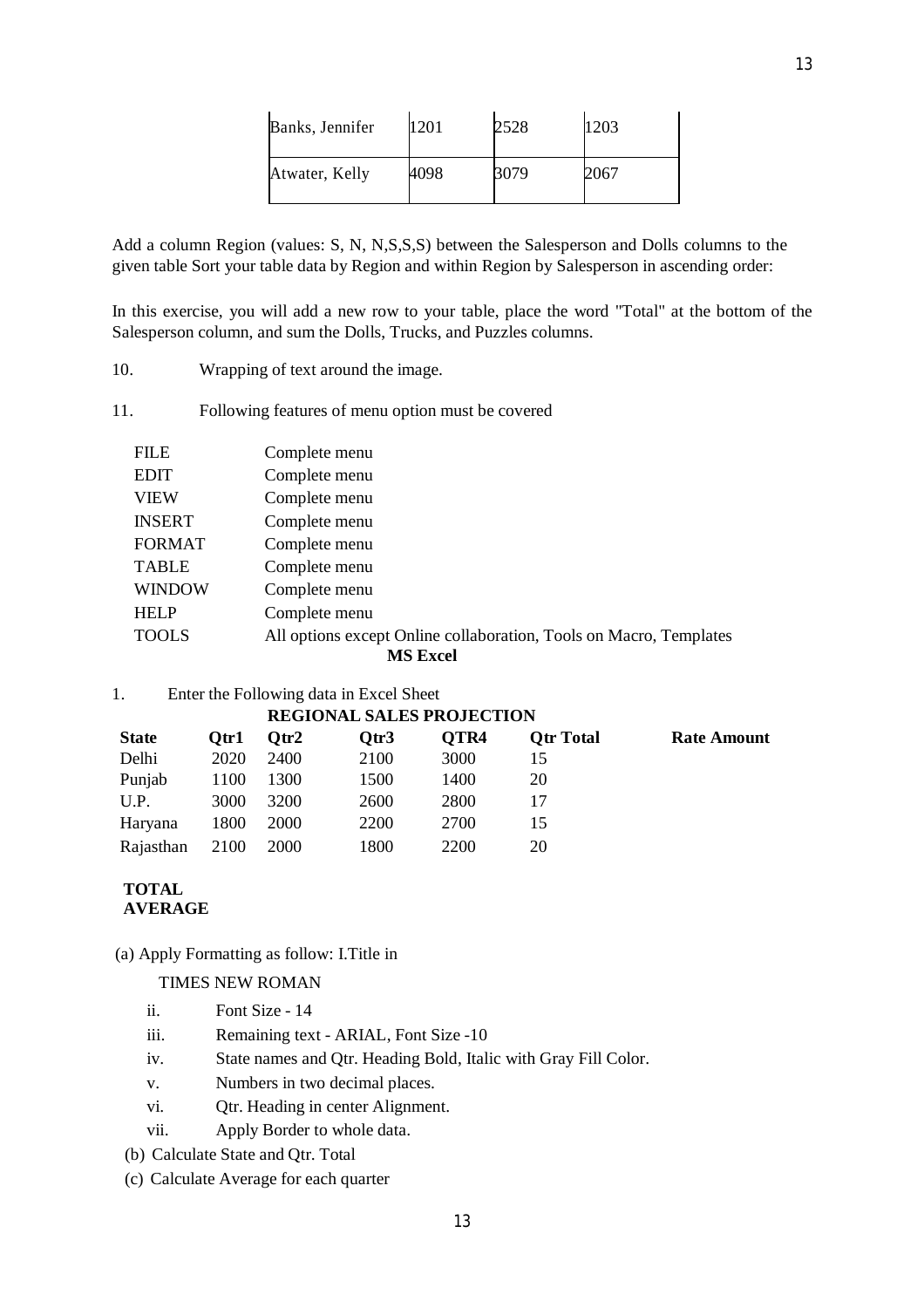- (d) Calculate Amount = Rate  $*$  Total.
- 2. Given the following worksheet

|                | A        | B            | C     |       |
|----------------|----------|--------------|-------|-------|
|                | Roll No. | Name         | Marks | Grade |
| $\overline{2}$ | 1001     | Sachin       | 99    |       |
| $\mathcal{R}$  | 1002     | Sehwag       | 65    |       |
| 4              | 1003     | Rahul        | 41    |       |
| $\sim$         | 1004     | Sourav       | 89    |       |
| 6              | 1005     | HarBhajan 56 |       |       |

Calculate the grade of these students on the basis of following guidelines:

| If Marks     | Then Grade |
|--------------|------------|
| $>= 80$      | $A+$       |
| $>= 60 < 80$ | A          |
| $>= 50 < 60$ | B          |
| < 50         | Ħ          |

3.Given the following worksheet

|                | A                | В    | C    | D              | E     | F     | G          |
|----------------|------------------|------|------|----------------|-------|-------|------------|
| 1              | <b>Salesman</b>  |      |      | Sales in (Rs.) |       |       |            |
| 2              | No.              | Qtr1 | Qtr2 | Qtr3           | Qtr4  | Total | Commission |
| 3              | S <sub>001</sub> | 5000 | 8500 | 12000          | 9000  |       |            |
| $\overline{4}$ | S002             | 7000 | 4000 | 7500           | 11000 |       |            |
| 5              | S003             | 4000 | 9000 | 6500           | 8200  |       |            |
| 6              | S <sub>004</sub> | 5500 | 6900 | 4500           | 10500 |       |            |
| 7              | S <sub>005</sub> | 7400 | 8500 | 9200           | 8300  |       |            |
| 8              | S006             | 5300 | 7600 | 9800           | 6100  |       |            |

Calculate the commission earned by the salesmen on the basis of following Candidates:

# **If Total Sales Commission**

# $\langle 20000 \rangle$  0% of sales  $>$  20000 and  $<$  25000 4% of sales<br> $>$  25000 and  $<$  30000 5.5% of sales  $> 25000$  and  $< 30000$  $> 30000$  and  $< 35000$  8% of sales  $>= 35000$  11% of sales

The total sales is sum of sales of all the four quarters.

4. A company XYZ Ltd. pays a monthly salary to its employees which consists of basic salary, allowances & deductions. The details of allowances and deductions are as follows: **Allowances**

**•** HRA Dependent on Basic

30% of Basic if Basic  $\leq 1000$ 

25% of Basic if Basic>1000 & Basic<=3000

14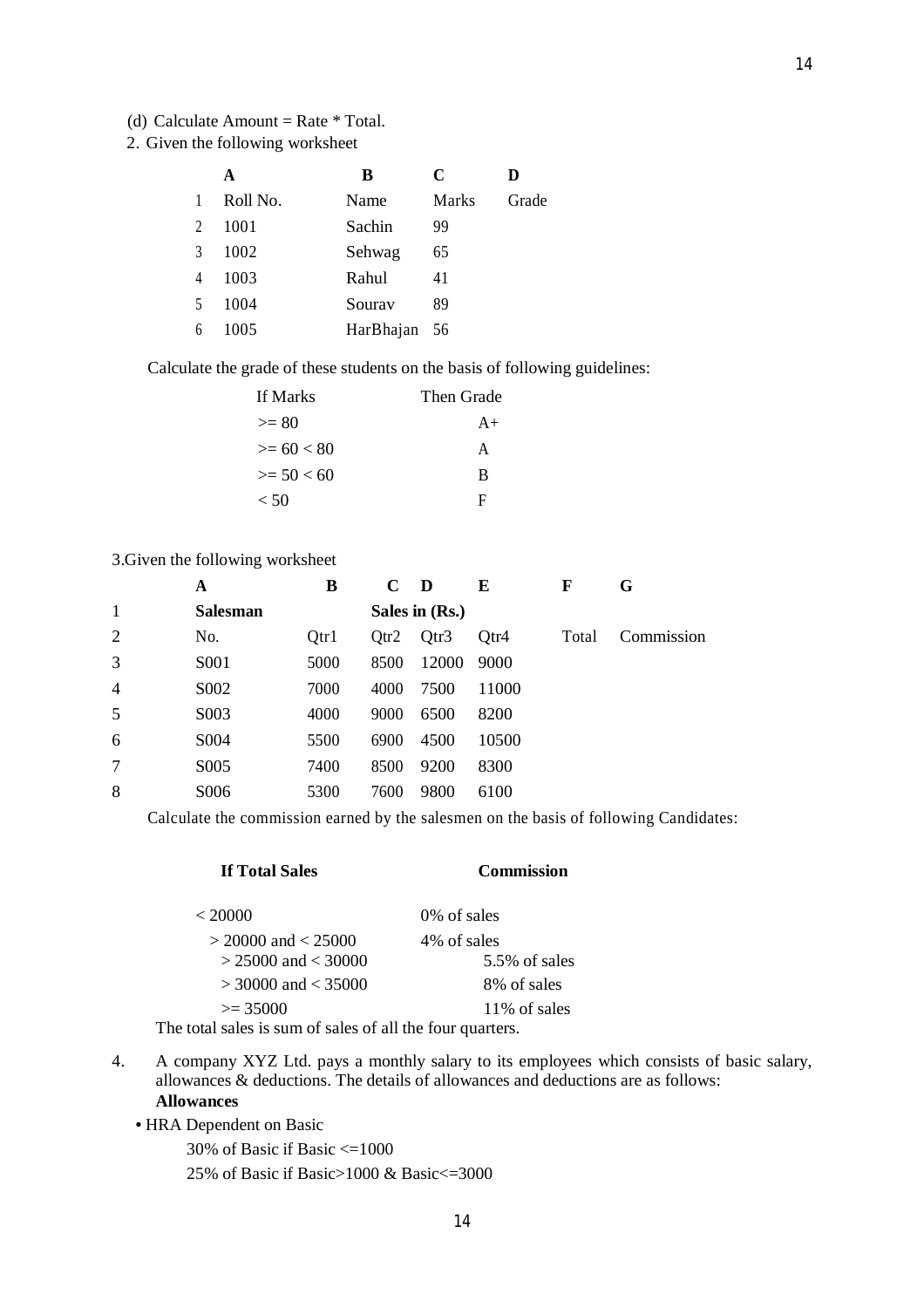20% of Basic if Basic >3000

- DA Fixed for all employees, 30% of Basic
- Conveyance Allowance Rs. 50/- if Basic is <=1000 Rs. 75/- if Basic >1000 & Basic<=2000 Rs. 100 if Basic >2000
	- Entertainment Allowance NIL if Basic is $\leq$ =1000 Rs. 100/- if Basic > 1000

## **Deductions**

- Provident Fund 6% of Basic
- Group Insurance Premium Rs. 40/- if Basic is <=1500
	- Rs. 60/- if Basic > 1500 & Basic<=3000
	- Rs. 80/- if Basic >3000

Calculate the following:

Gross Salary  $=$  Basic + HRA + DA + Conveyance + Entertainment

- Total deduction = Provident Fund + Group Insurance Premium
- Net Salary  $=$  Gross Salary Total Deduction
- 5. Create Payment Table for a fixed Principal amount, variable rate of interests and time in the format below:

| No. of Instalments 5% |     | 6% 7% |       | 8% | 9%  |
|-----------------------|-----|-------|-------|----|-----|
| 3                     | XX. |       | XX XX | XX | XX. |
| 4                     | XX. |       | XX XX | XX | XX. |
| 5                     | XX. |       | XX XX | XX | XX. |
| 6                     | XX  |       | XX XX | XX | XX. |

6. Use an array formula to calculate Simple Interest for given principal amounts given the rate of Interest and time

| Rate of Interest |                     | 8%              |
|------------------|---------------------|-----------------|
| Time             |                     | 5 Years         |
| Principal        |                     | Simple Interest |
| 1000             |                     |                 |
| 18000            | $\boldsymbol{\eta}$ |                 |
| 5200             | 9                   |                 |

7. The following table gives year wise sale figure of five salesmen in Rs.

| Salesman       | 2000  | 2001  | 2002   | 2003  |
|----------------|-------|-------|--------|-------|
| S1             | 10000 | 12000 | 20000  | 50000 |
| S <sub>2</sub> | 15000 | 18000 | 50000  | 60000 |
| S3             | 20000 | 22000 | 70000  | 70000 |
| S4             | 30000 | 30000 | 100000 | 80000 |
| S5             | 40000 | 45000 | 125000 | 90000 |
|                |       |       |        |       |

- (*a*) Calculate total sale year wise.
- (*b*) Calculate the net sale made by each salesman

(*c*) Calculate the maximum sale made by the salesman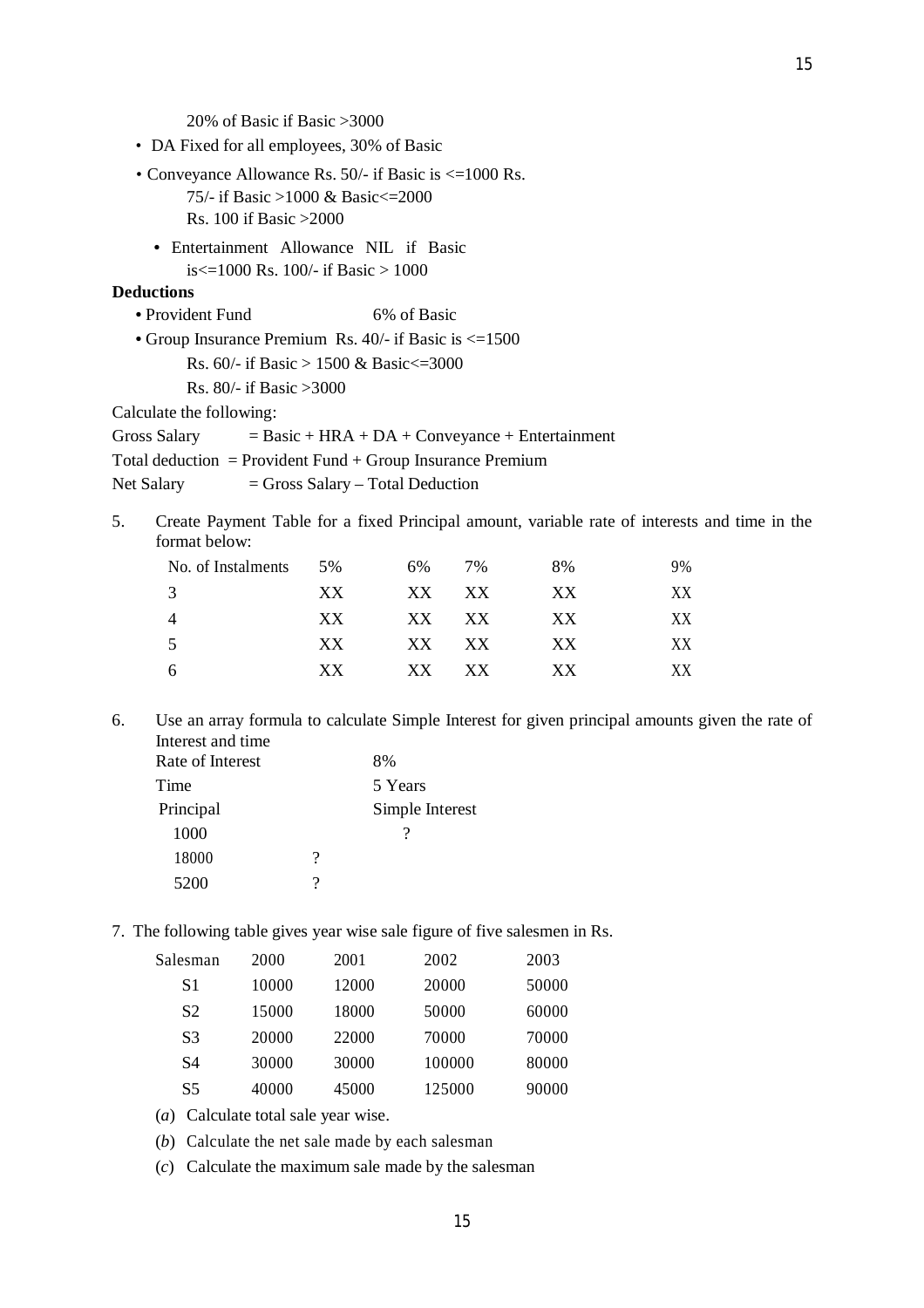- (d) Calculate the commission for each salesman under the condition.
	- (*i*) If total sales >4,00,000 give 5% commission on total sale made by the salesman.
	- (*ii*) Otherwise give 2% commission.
- (*e*) Draw a bar graph representing the sale made by each salesman. (*f*) Draw a pie graph representing the sale made by salesman in 2000.
- **8.** Enter the following data in Excel Sheet

## **PERSONAL BUDGET FOR FIRST QUARTER**

| <b>EXPENSES</b>        | <b>JAN</b> | <b>FEB</b> | <b>MARCH QUARTER</b><br><b>TOTAL</b> | <b>QUARTER</b><br><b>AVERAGE</b> |
|------------------------|------------|------------|--------------------------------------|----------------------------------|
| Rent <sub>600.00</sub> | 600.00     | 600.00     |                                      |                                  |
| Telephone              | 48.25      | 43.50      | 60.00                                |                                  |
| <b>Utilities</b>       | 67.27      | 110.00     | 70.00                                |                                  |
| Credit Card            | 200.00     | 110.00     | 70.00                                |                                  |
| Oil                    | 100.00     | 150.00     | 90.00                                |                                  |
| AV to Insurance        | 150.00     |            |                                      |                                  |
| Cable TV               | 40.75      | 40.75      | 40.75                                |                                  |

### **Monthly Income (Net): 1,475**

### **Monthly Total**

Calculate Quarter total and Quarter average.

- (a) Calculate Monthly total.
- (b) Surplus = Monthly income Monthly total.
- (c) What would be total surplus if monthly income is 1500?
- (d) How much does telephone expense for March differ from quarter average?
- (e) Create a 3D column graph for telephone and utilities.
- (f) Create a pie chart for monthly expenses.
- **9.** Enter the following data in Excel Sheet

#### **TOTAL REVENUE EARNED FOR SAM'S BOOKSTALL**

| Publisher name | 1997                                  | 1998 | 1999                                              |        | <b>2000</b>  | total |
|----------------|---------------------------------------|------|---------------------------------------------------|--------|--------------|-------|
| A              |                                       |      | Rs. 1,000.00 Rs. 1100.00 Rs. 1,300.00 Rs. 800.00  |        |              |       |
| B              |                                       |      | Rs. 1,500.00 Rs. 700.00 Rs. 1,000.00 Rs. 2,000.00 |        |              |       |
| $\mathbf{C}$   |                                       |      | Rs. 700.00 Rs. 900.00 Rs. 1,500.00 Rs. 600.00     |        |              |       |
| D              | Rs. 1,200.00 Rs. 500.00 Rs. 200.00    |      |                                                   |        | Rs. 1,100.00 |       |
| E Rs           | 800.00 Rs. 1,000.00 Rs. 3,000.00 Rs.  |      |                                                   | 560.00 |              |       |
|                | (a) Compute the total revenue earned. |      |                                                   |        |              |       |

- (b) Plot the line chart to compare the revenue of all publishers for 4 years.
- (b) Chart Title should be \_Total Revenue of sam's Bookstall (1997-2000)'
- (c) Give appropriate categories and value axis title.

10. Generate 25 random numbers between 0 & 100 and find their sum, average and count. How many no. are in range 50-60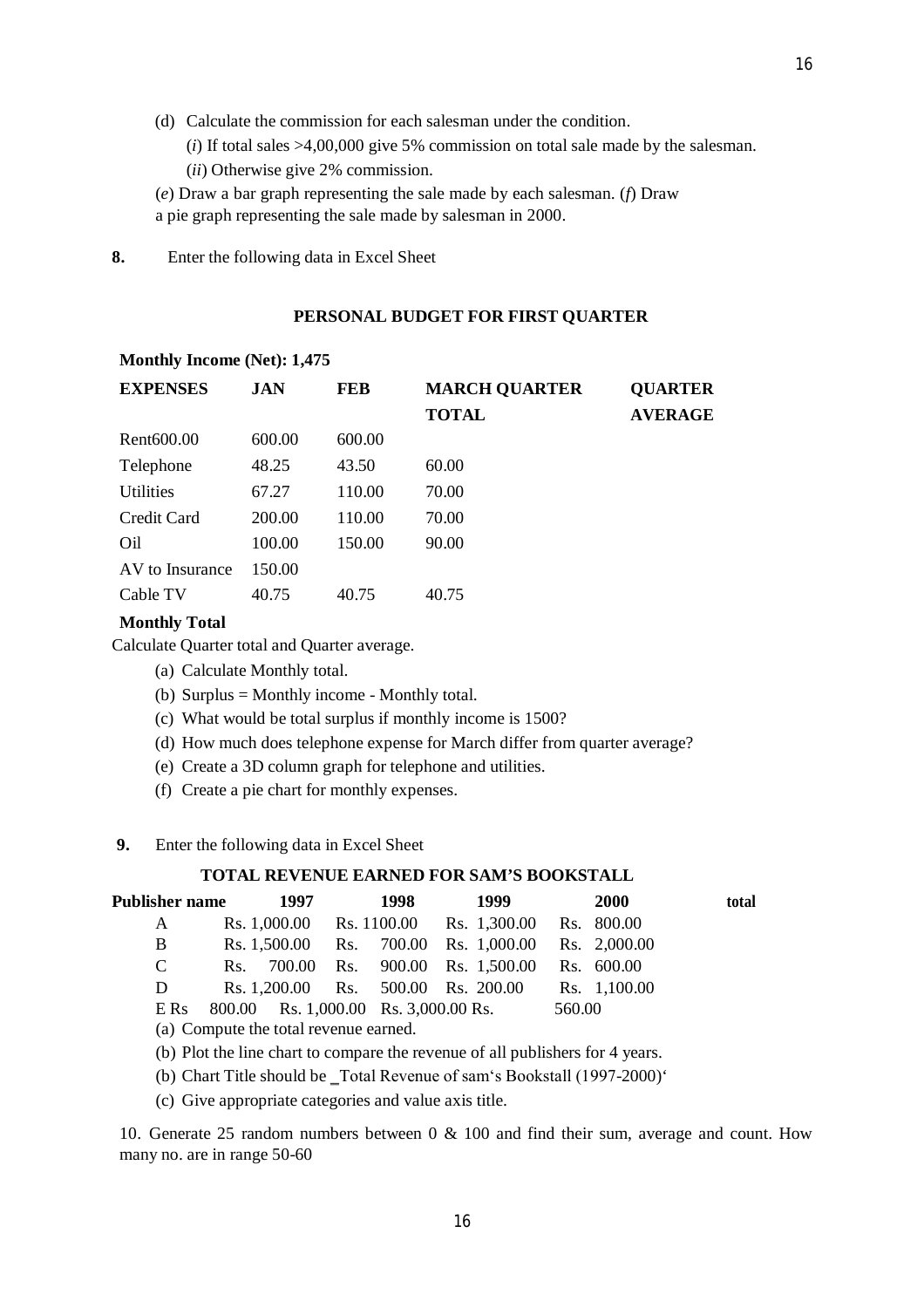# **3 RD SEMESTER**

# **C-5: Data Structures**

| <b>Theory: 60 Lectures</b>                                                                                                                                                                 |               |
|--------------------------------------------------------------------------------------------------------------------------------------------------------------------------------------------|---------------|
| 1.Arrays<br>Single and Multi-dimensional Arrays                                                                                                                                            | (5 Lectures)  |
| 2.Stacks<br>Implementing single / multiple stack/s in an Array; Prefix, Infix and Postfix expressions,<br>Applications of stack                                                            | (5 Lectures)  |
| <b>3.Linked Lists</b><br>Singly, Doubly and Circular Lists; Normal and Circular representation of Stack in Lists                                                                           | (10 Lectures) |
| 4.Queues<br>Array and Linked representation of Queue                                                                                                                                       | (5 Lectures)  |
| 5.Recursion<br>Developing Recursive Definition of Simple Problems and their implementation                                                                                                 | (5 lectures)  |
| 6.Trees<br>Introduction to Tree as a data structure; Binary Trees, Binary Search Trees, Threaded Binary Tree,<br><b>AVL</b> Trees                                                          | (20 Lectures) |
| <b>7.Searching and Sorting</b><br>Linear Search, Binary Search, Bubble Sort, Selection Sort, Insertion Sort,<br>Shell Sort                                                                 | (5 Lectures)  |
| 8.Hashing<br>Introduction to Hashing, Efficiency of Rehash Methods, Hash<br>Table Reordering, Resolving collusion by Open Addressing, Separate<br>Chaining, Dynamic and Extendible Hashing | (5 Lectures)  |

#### **Reference Books:**

- 1. Adam Drozdek, "Data Structures and algorithm in C++"*,* Third Edition, Cengage Learning, 2012.
- 2. SartajSahni, Data Structures, "Algorithms and applications in C++", Second Edition, Universities Press, 2011.
- 3. Aaron M. Tenenbaum, Moshe J. Augenstein, YedidyahLangsam, "Data Structures Using C and C++:, Second edition, PHI, 2009.
- 4. Robert L. Kruse, "Data Structures and Program Design in C++", Pearson,1999.
- 5. D.S Malik, Data Structure using C++,Second edition, Cengage Learning, 2010.
- 6. Mark Allen Weiss, *"*Data Structures and Algorithms Analysis in Java"*,* Pearson Education, 3rd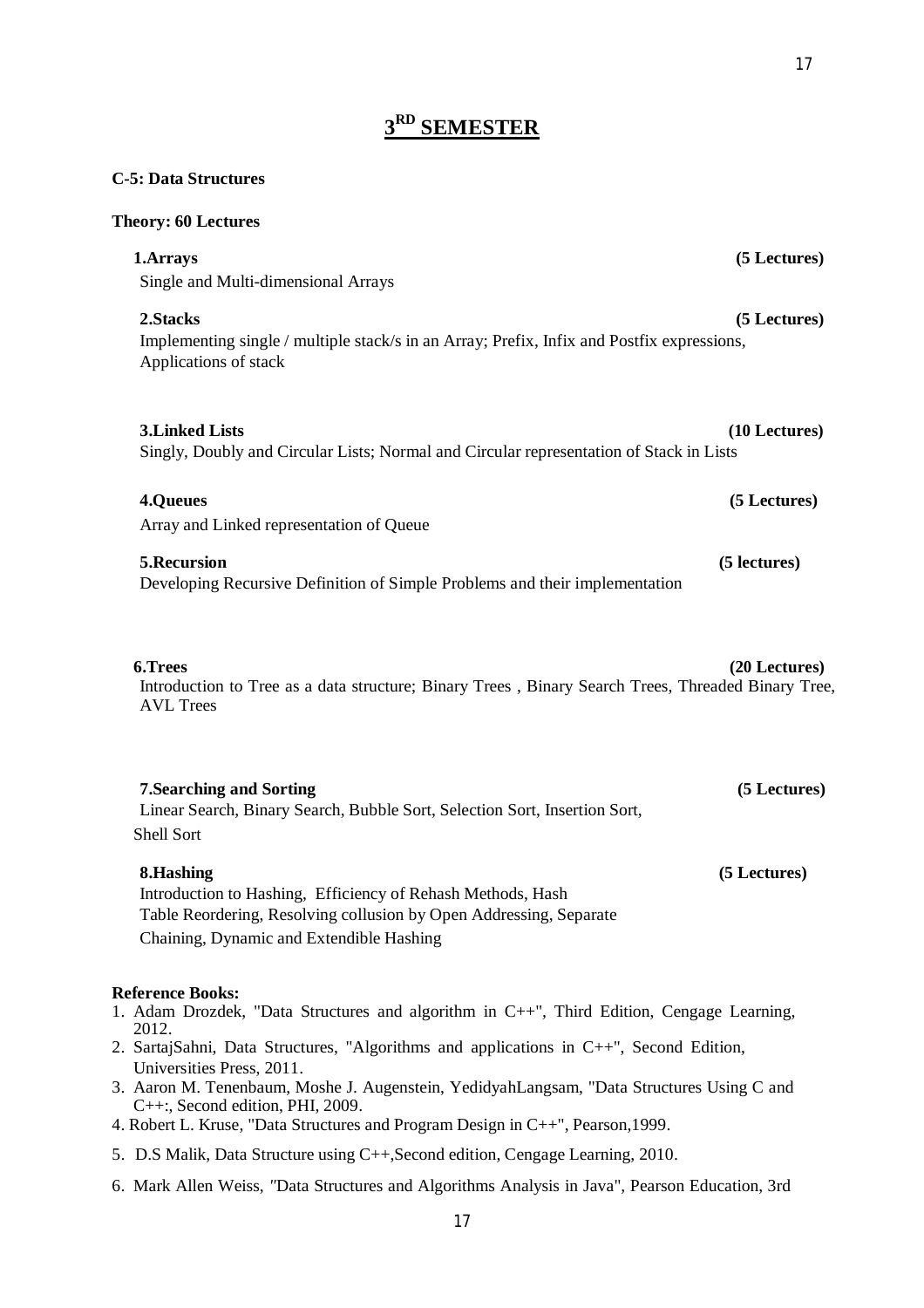edition, 2011

- 7. Aaron M. Tenenbaum, Moshe J. Augenstein, YedidyahLangsam, "Data Structures Using Java, 2003.
- 8. Robert Lafore, "Data Structures and Algorithms in Java, 2/E", Pearson/ Macmillan Computer Pub,2003
- 9. John Hubbard, "Data Structures with JAVA", McGraw Hill Education (India) Private Limited; 2 edition, 2009
- 10. Goodrich, M. and Tamassia, R. "Data Structures and Algorithms Analysis in Java", 4th Edition, Wiley,2013

#### **COMPUTER SCIENCE LAB (C-5): Data Structures Lab**

### **Practical: 60 Lectures**

- 1. Write a program to search an element from a list. Give user the option to perform Linear or Binary search. Use Template functions.
- 2. WAP using templates to sort a list of elements. Give user the option to perform sorting using Insertion sort, Bubble sort or Selection sort.
- 3. Implement Linked List using templates. Include functions for insertion, deletion and search of a number, reverse the list and concatenate two linked lists (include a function and also overload operator +).
- 4. Implement Doubly Linked List using templates. Include functions for insertion, deletion and search of a number, reverse the list.
- 5. Implement Circular Linked List using templates. Include functions for insertion, deletion and search of a number, reverse the list.
- 6. Perform Stack operations using Linked List implementation.
- 7. Perform Stack operations using Array implementation. Use Templates.
- 8. Perform Queues operations using Circular Array implementation. Use Templates.
- 9. Create and perform different operations on Double-ended Queues using Linked List implementation.
- 10. WAP to scan a polynomial using linked list and add two polynomial.
- 11. WAP to calculate factorial and to compute the factors of a given no. (i)using recursion, (ii) using iteration
- 12. (ii) WAP to display fibonacci series (i)using recursion, (ii) using iteration
- 13. WAP to calculate GCD of 2 number (i) with recursion (ii) without recursion
- 14. WAP to create a Binary Search Tree and include following operations in tree:
	- (a) Insertion (Recursive and Iterative Implementation)
	- (b) Deletion by copying
	- (c) Deletion by Merging
	- (d) Search a no. in BST
	- (e) Display its preorder, postorder and inorder traversals Recursively
	- (f) Display its preorder, postorder and inorder traversals Iteratively
	- (g) Display its level-by-level traversals
	- (h) Count the non-leaf nodes and leaf nodes
	- (i) Display height of tree
	- (j) Create a mirror image of tree
	- (k) Check whether two BSTs are equal or not
- 15. WAP to convert the Sparse Matrix into non-zero form and vice-versa.
- 16. WAP to reverse the order of the elements in the stack using additional stack.
- 17. WAP to reverse the order of the elements in the stack using additional Queue.
- 18. WAP to implement Diagonal Matrix using one-dimensional array.
- 19. WAP to implement Lower Triangular Matrix using one-dimensional array.
- 20. WAP to implement Upper Triangular Matrix using one-dimensional array.
- 21. WAP to implement Symmetric Matrix using one-dimensional array.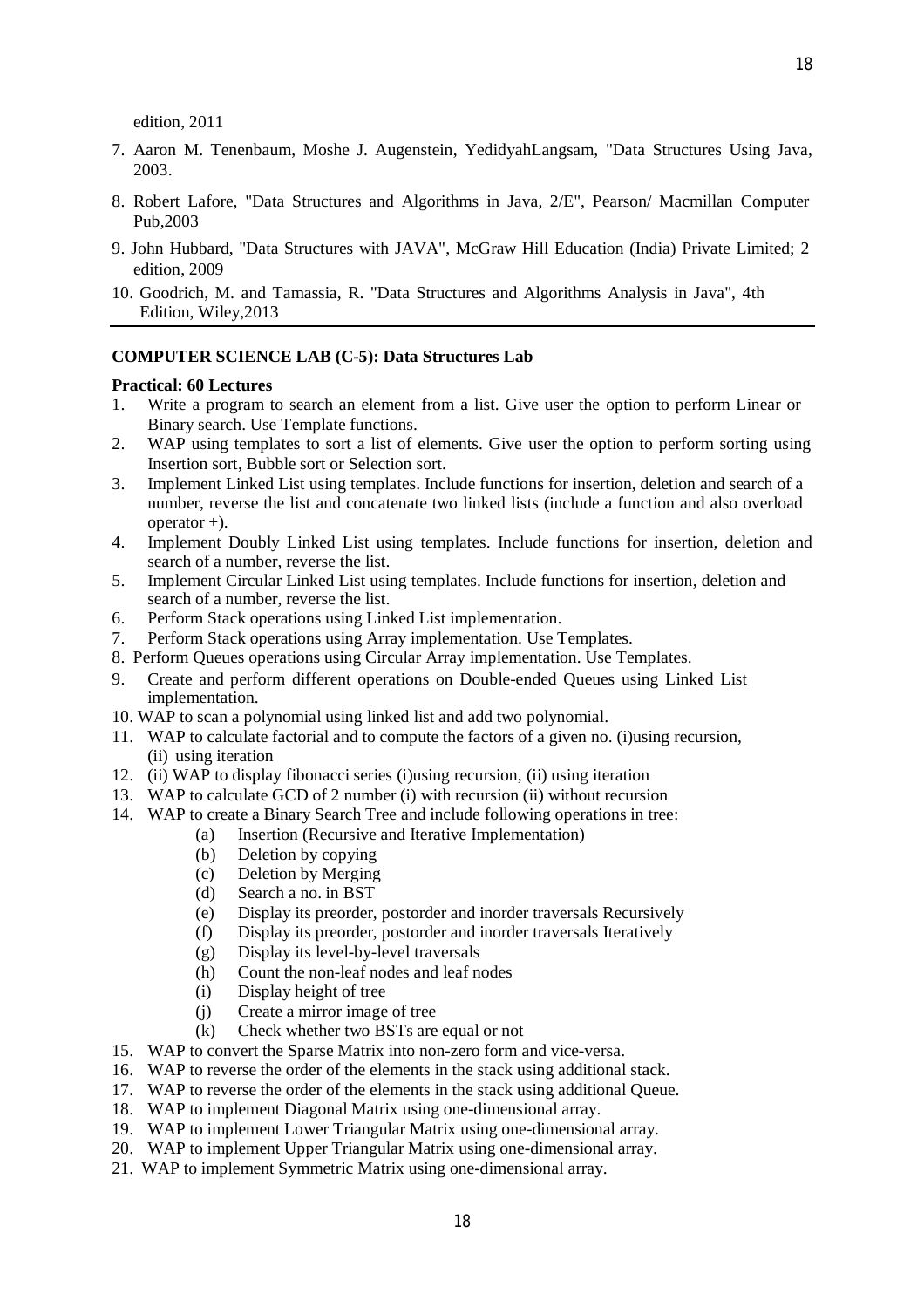- 22. WAP to create a Threaded Binary Tree as per inorder traversal, and implement operations like finding the successor / predecessor of an element, insert an element, inorder traversal.
- 23. WAP to implement various operations on AVL Tree.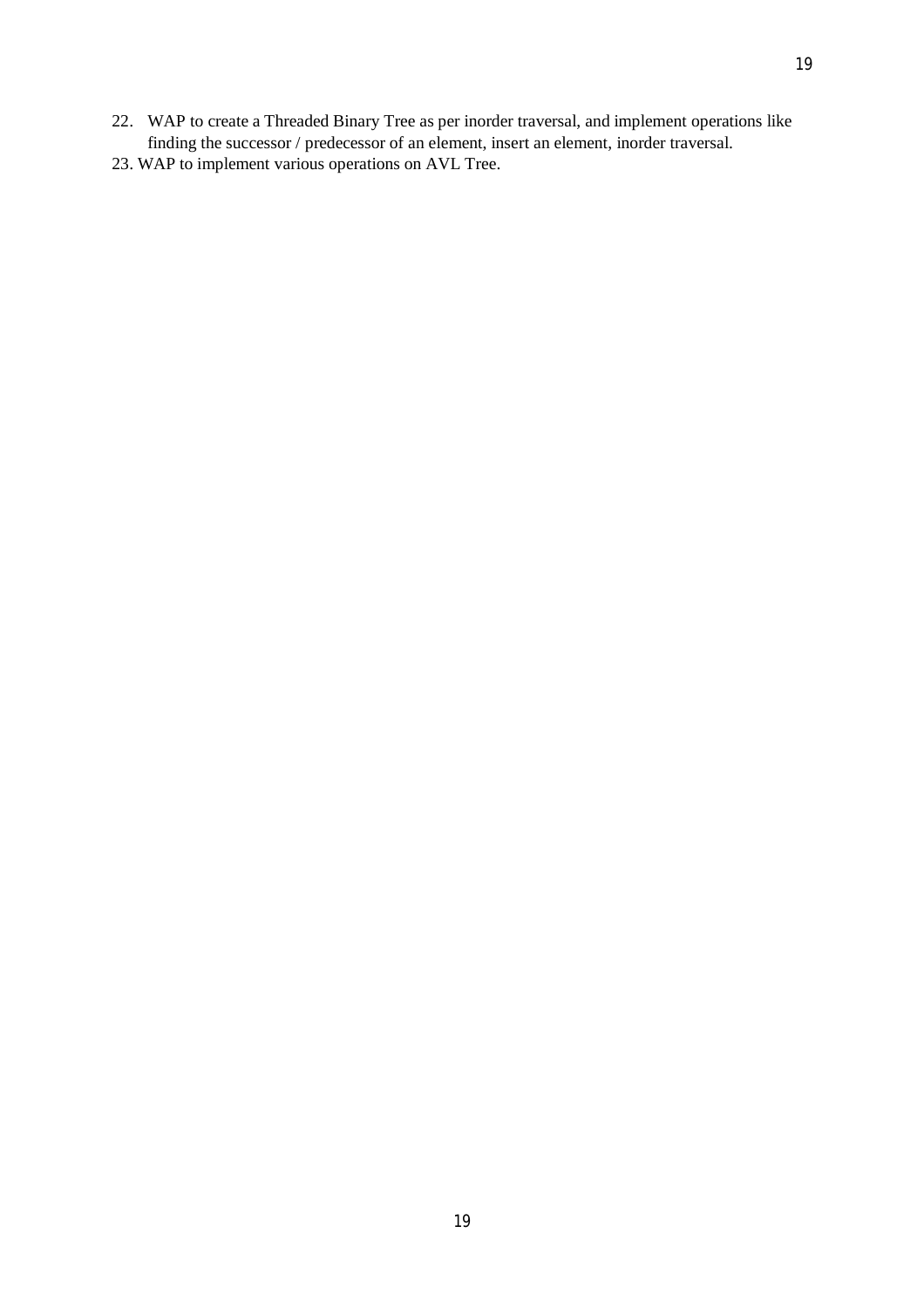| 1. Introduction                                                                                    | $(10$ Lectures) |
|----------------------------------------------------------------------------------------------------|-----------------|
| Basic OS functions, types of operating systems–multiprogramming systems, batch systems, time       |                 |
| sharing systems; process control $&$ real time systems.                                            |                 |
| 2. Operating System Organization                                                                   | (6 Lectures)    |
| Processor and user modes, kernels, system calls and system programs.                               |                 |
| <b>3. Process Management</b>                                                                       | $(20$ Lectures) |
| System view of the process and resources, process abstraction, process hierarchy, threads; Process |                 |
| Scheduling, concurrent and processes, critical section, semaphores, methods for inter-process      |                 |
| communication; deadlocks.                                                                          |                 |
| <b>4. Memory Management</b>                                                                        | $(10$ Lectures) |
| paging, segmentation, virtual memory                                                               |                 |
| 5. File and I/O Management                                                                         | $(10$ Lectures) |
| Directory structure, file operations, device management.                                           |                 |
| <b>6. Protection and Security</b>                                                                  | (4 Lectures)    |
| Policy mechanism, Authentication                                                                   |                 |
|                                                                                                    |                 |

### **Recommended Books:** the commended Books: the commended Books: the commended Books: the commended Books: the commended Books: the commended Books: the commended Books: the commended Books: the commended Books: the commende

- 1. A Silberschatz, P.B. Galvin, G. Gagne, Operating Systems Concepts, 8 Edition, John Wiley Publications 2008.
- 2. A.S. Tanenbaum, Modern Operating Systems, 3<sup>rd</sup> Edition, Pearson Education 2007.
- 3. G. Nutt, Operating Systems: A Modern Perspective, 2<sup>nd</sup> Edition Pearson Education 1997.
- 4. W. Stallings, Operating Systems, Internals & Design Principles, 5<sup>th</sup> Edition, Prentice Hall of India. 2008.
- 5. M. Milenkovic, Operating Systems- Concepts and design, Tata McGraw Hill 1992.

# **COMPUTER SCIENCE LAB (C-6): Operating Systems Lab**

### **Practical: 60 Lectures**

-

# **C/ C++ programs**

WRITE A PROGRAM (using *fork()* and/or *exec()* commands) where parent and child execute:

- a) same program, same code.
- b) same program, different code.
- c) before terminating, the parent waits for the child to finish its task.
- 2. WRITE A PROGRAM to report behaviour of Linux kernel including kernel version, CPU type and model. (CPU information)
- 3. WRITE A PROGRAM to report behaviour of Linux kernel including information on configured memory, amount of free and used memory. (memory information)
- 4. WRITE A PROGRAM to print file details including owner access permissions, file access time, where file name is given as argument.
- 5. WRITE A PROGRAM to copy files using system calls.
- 6. Write program to implement FCFS scheduling algorithm.
- 7. Write program to implement Round Robin scheduling algorithm.
- 8. Write program to implement SJF scheduling algorithm.
- 9. Write program to implement non-preemptive priority based scheduling algorithm.
- 10. Write program to implement preemptive priority based scheduling algorithm.
- 11. Write program to implement SRJF scheduling algorithm.
- 12. Write program to calculate sum of n numbers using *thread* library.
- 13. Write a program to implement first-fit, best-fit and worst-fit allocation strategies.

\_\_\_\_\_\_\_\_\_\_\_\_\_\_\_\_\_\_\_\_\_\_\_\_\_\_\_\_\_\_\_\_\_\_\_\_\_\_\_\_\_\_\_\_\_\_\_\_\_\_\_\_\_\_\_\_\_\_\_\_\_\_\_\_\_\_\_\_\_\_\_\_\_\_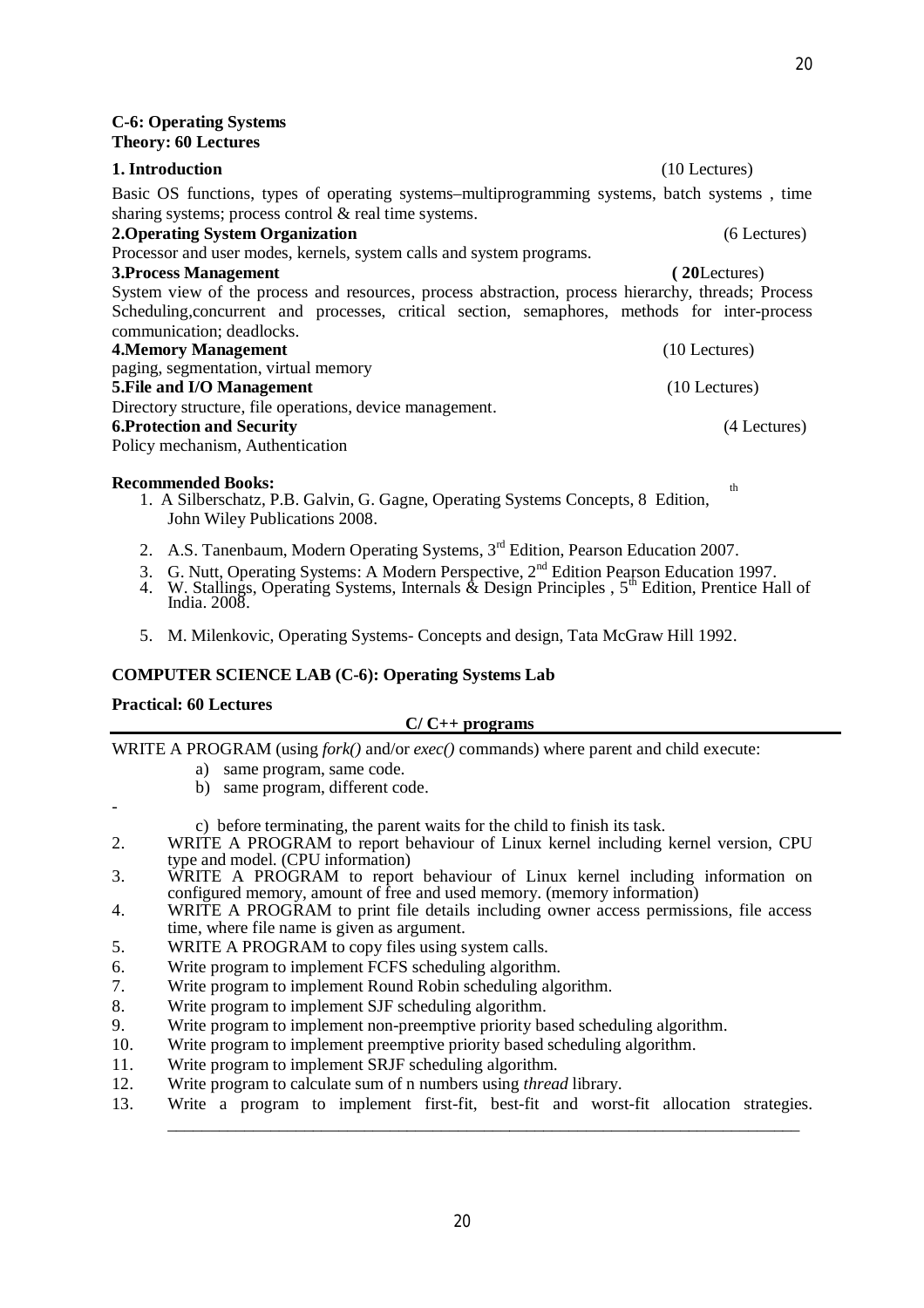# **COMPUTER SCIENCE (C-7): Computer Networks**

# **Theory: 60 Lectures**

| <b>1. Introduction to Computer Networks</b>                                                                                                                                                     | (8 Lectures)    |
|-------------------------------------------------------------------------------------------------------------------------------------------------------------------------------------------------|-----------------|
| Network topologies; network classifications; network protocol; overview of OSI reference model;                                                                                                 |                 |
| overview of TCP/IP protocol suite.                                                                                                                                                              |                 |
| 2. Data Communication Fundamentals and Techniques                                                                                                                                               | $(10$ Lectures) |
| Analog and digital signal; digital to digital line encoding schemes; parallel and serial transmission;<br>digital to analog modulation-; multiplexing techniques- FDM, TDM; transmission media. |                 |
| 3. Networks Switching Techniques and Access mechanisms                                                                                                                                          | $(10$ Lectures) |
| Circuit switching; packet switching, dial-up modems; digital subscriber line; cable TV for data<br>transfer.                                                                                    |                 |
| <b>4. Data Link Layer Functions and Protocol</b>                                                                                                                                                | $(10$ Lectures) |
| Error detection and error correction techniques; data-link control- framing and flow control; error<br>recovery protocols- stop and wait ARQ, go-back-n ARQ                                     |                 |
| 5. Multiple Access Protocol and Networks<br>CSMA/CD protocols; Ethernet LANS; repeaters, hubs, switches, bridges, router and gateways                                                           | (5 Lectures)    |
| <b>6. Networks Layer Functions and Protocols</b><br>Routing; routing algorithms; IP protocol                                                                                                    | (6 Lectures)    |
| <b>7. Transport Layer Functions and Protocols</b><br>Transport services, Connection establishment and release- three way<br>handshake;                                                          | (6 Lectures)    |
| 8. Overview of Application layer protocol                                                                                                                                                       | (5 Lectures)    |
| Overview of DNS protocol; overview of WWW & HTTP protocol.                                                                                                                                      |                 |
| <b>Reference Books</b>                                                                                                                                                                          |                 |
| 1. B. A. Forouzan: Data Communications and Networking, Fourth edition, THM , 2007.                                                                                                              |                 |
| A. S. Tanenbaum: Computer Networks, Fourth edition, PHI, 2002<br>2.                                                                                                                             |                 |
|                                                                                                                                                                                                 |                 |

# **COMPUTER SCIENCE LAB (C-7): Computer Networks Lab**

# **Practical: 60 Lectures**

1. Simulate Cyclic Redundancy Check (CRC) error detection algorithm for noisy channel.

\_\_\_\_\_\_\_\_\_\_\_\_\_\_\_\_\_\_\_\_\_\_\_\_\_\_\_\_\_\_\_\_\_\_\_\_\_\_\_\_\_\_\_\_\_\_\_\_\_\_\_\_\_\_\_\_\_\_\_\_\_\_\_\_\_\_\_\_\_\_\_\_\_\_\_\_\_\_\_

- 2. Simulate and implement stop and wait protocol for noisy channel.
- 3. Simulate and implement go back n sliding window protocol.
- 4. Simulate and implement selective repeat sliding window protocol.
- 5. Simulate and implement distance vector routing algorithm
- 6. Simulate and implement Dijkstra algorithm for shortest path routing.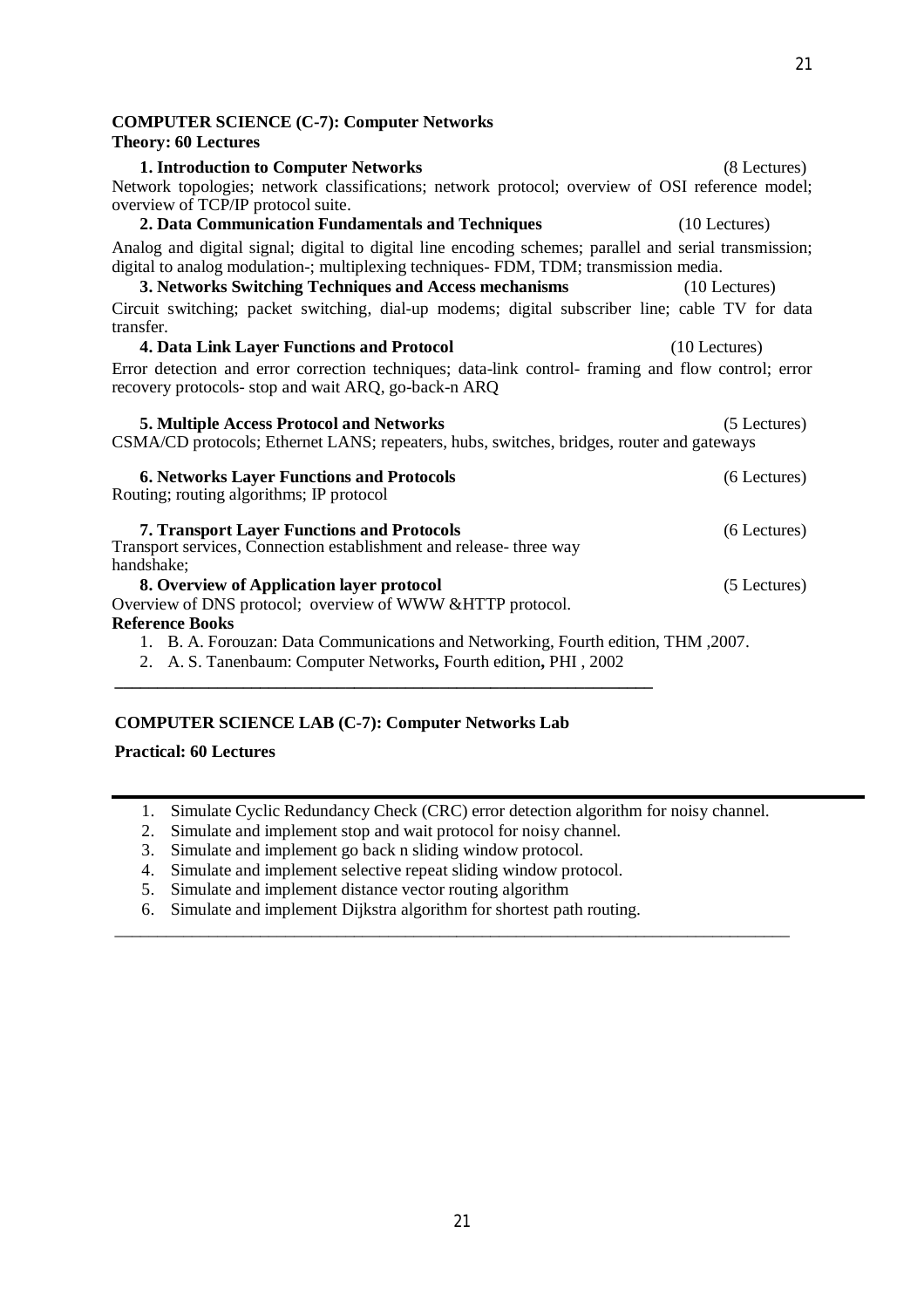### **SEC 1: Oracle (SQL/PL-SQL) (1+2 Lab) Theory: 15 Lectures**

# **1. Introduction to Oracle as RDBMS**

# **SQL Vs. SQL \* Plus:**

SQL Commands and Data types, Introduction to SQL \* Plus. ( 2L) **2. Managing Tables and Data:** • Creating and Altering Tables (Including constraints) • Data Manipulation Command like Insert, update, delete • SELECT statement with WHERE, GROUP BY and HAVING, ORDER BY, DISTINCT, Special operator like IN, ANY, ALL BETWEEN, EXISTS, LIKE •  $(4L)$ **3.Other Database Objects** • View • Synonyms, Index (2L) **4.Transaction Control Statements** • Commit, Rollback, Save point (2L) **5. Introduction to PL/SQL** • SOL v/s PL/SOL • PL/SQL Block Structure • Language construct of PL/SQL (Variables, Basic and Composite Data type, Conditions looping etc.) •  $(5L)$ 

# **Books Recommended:**

1. Ivan Bayross, "SQL, PL/SQL the Programming Language of Oracle Paperback", BPB Publicatins, 2010.

2. Steven Feuerstein, Bill Pribyl , "Oracle PL/SQL Programming", 6th Edition, O'Reilly Media, 2014.

3. Rajeeb C. Chatterjee, "Learning Oracle SQL and PL/SQL: A simplified Guide", PHI, 2012.

4. Ron Hardman, Michael Mclaughlin, "Expert Oracle PL/SQL", Oracle Press, 2005.

5. Michael Mclaughlin, "Oracle Database 11g PL/SQL Programming", Oracle Press, 2008.

6. John Watson, RoopeshRamklass, "OCA Oracle Database11g SQL Fundamentals I Exam Guide", Oracle Press, 2008.

**Software Lab Based on SQL/PL-SQL: Practical: 30 Lectures**

# **[SQL COMMANDS]**

- 1) SQL\* formatting commands
- 2) To create a table, alter and drop table.
- 3) To perform select, update, insert and delete operation in a table.
- 4) To make use of different clauses viz where, group by, having, order by, union and intersection,
- 5) To study different constraints.

# **[SQL FUNCTION]**

- 6) To use oracle function viz aggregate, numeric, conversion, string function.
- 7) To understand use and working with joins.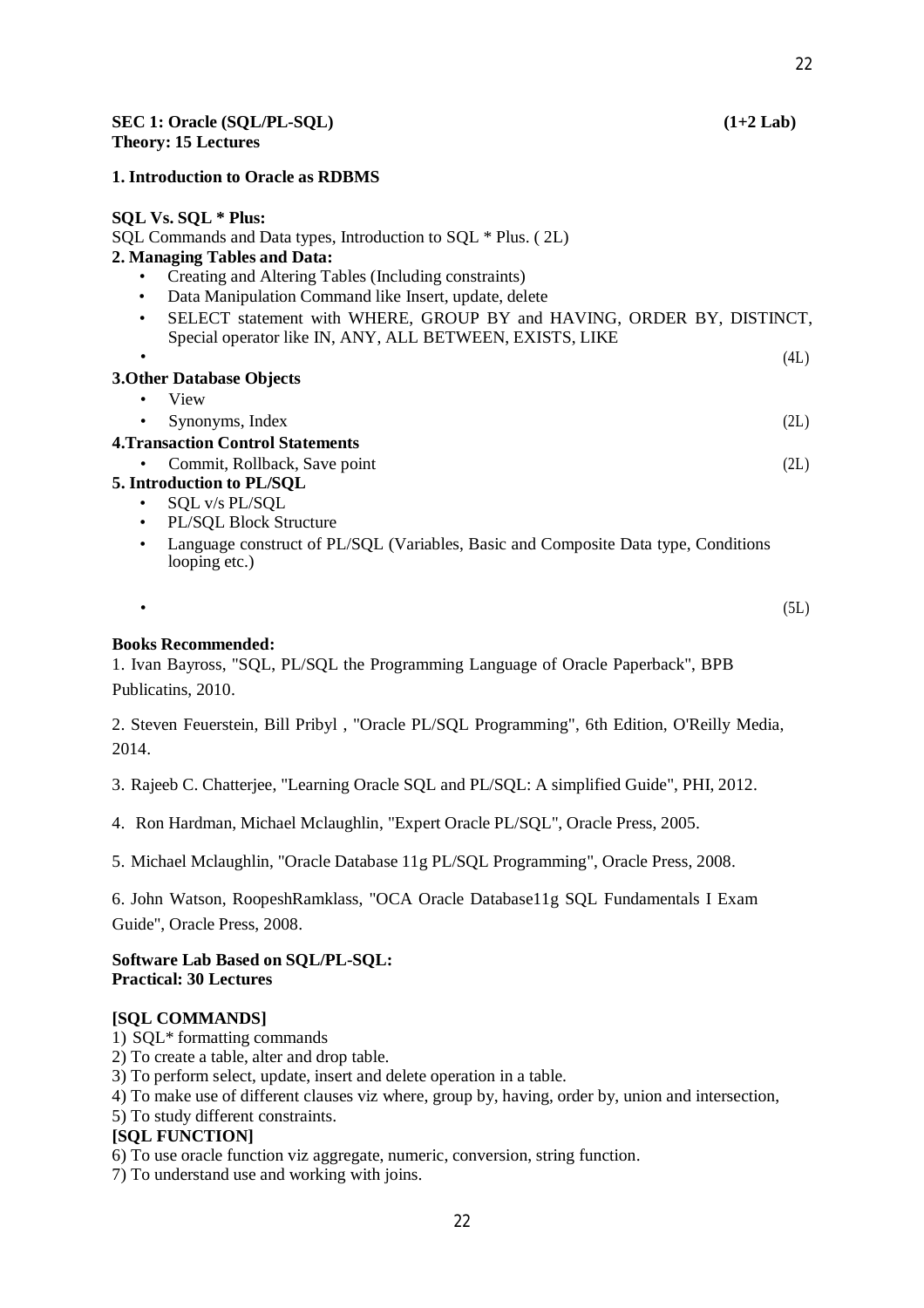- 9) To make views of a table.
- 10) To make indexes of a table. **[PL/SQL]**
- 11) To understand working with PL/SQL
- 12) To implement Cursor on a table.
- 13) To implement trigger on a table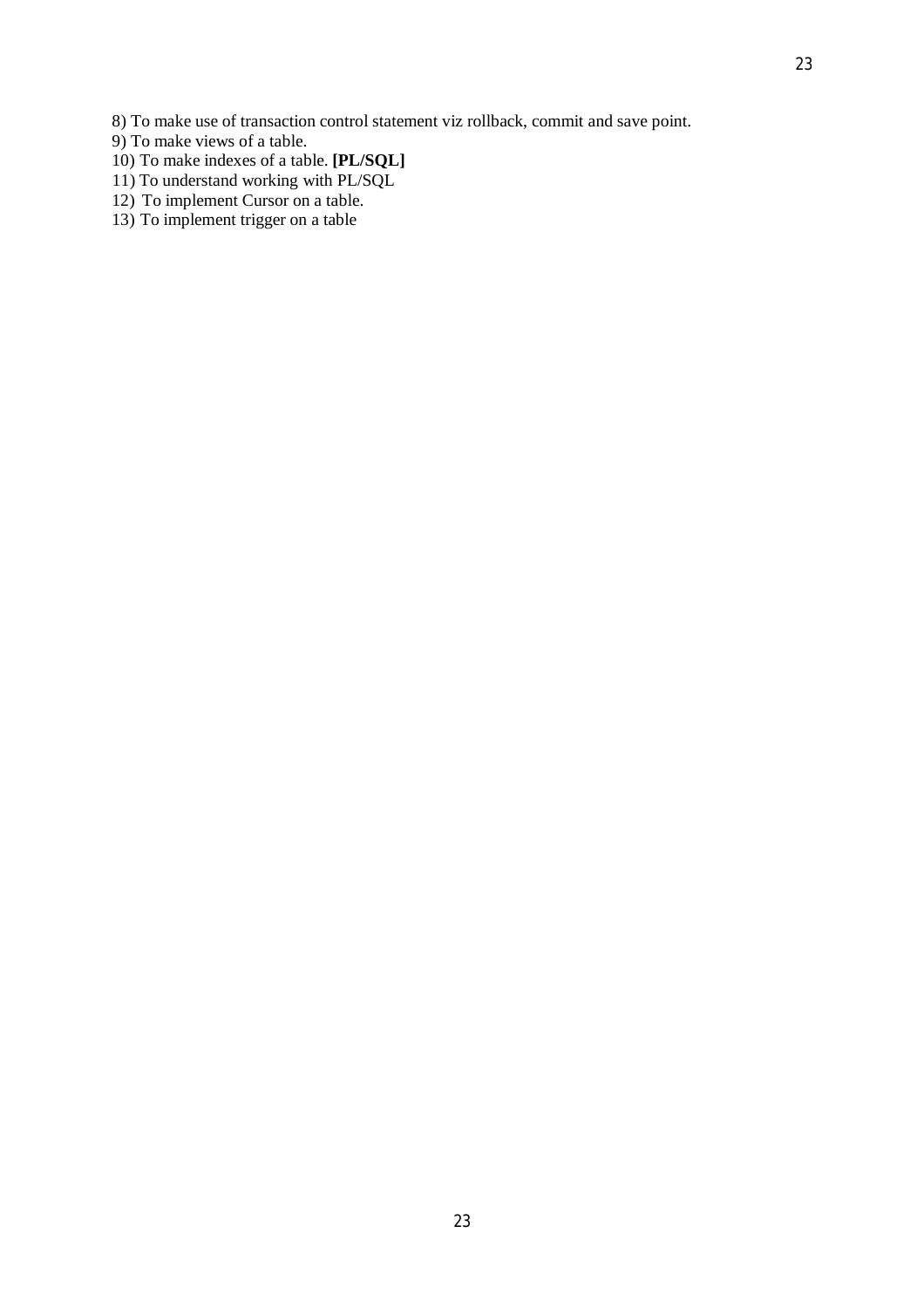| <b>GE-3: Computer Networks and Internet Technologies</b>                                                                                                                                                                                                                                                                                                                 |     |
|--------------------------------------------------------------------------------------------------------------------------------------------------------------------------------------------------------------------------------------------------------------------------------------------------------------------------------------------------------------------------|-----|
| <b>Theory: 60 lectures</b>                                                                                                                                                                                                                                                                                                                                               |     |
| <b>1. Computer Networks:</b> Introduction to computer<br>network, data communication,<br>components of data communication, LAN, MAN, WAN, wireless LAN, internet,<br>intranet, extranet.                                                                                                                                                                                 | 6L  |
| 2. Network Models: Client/server network and Peer-to-peer network, OSI, TCP/IP                                                                                                                                                                                                                                                                                           | 8L  |
| 3. Transmission Media: Introduction, Guided Media,<br>Unguided media                                                                                                                                                                                                                                                                                                     | 4L  |
| <b>4.LAN Topologies:</b> Ring, bus, star, mesh and tree topologies.                                                                                                                                                                                                                                                                                                      | 2L  |
| 5. Network Devices: NIC, repeaters, hub, bridge, switch, gateway and router.                                                                                                                                                                                                                                                                                             | 2L  |
| <b>6. Internet Terms:</b> Web page, Home page, website, internet browsers, URL, Hypertext,<br>ISP, Web server, download and upload, online and offline.                                                                                                                                                                                                                  | 2L  |
| 7. Internet Applications: www, telnet, ftp, e-mail, social networks, search engines,<br>Video Conferencing, e-Commerce, blogs.                                                                                                                                                                                                                                           | 6L  |
| <b>8.Introduction to Web Design:</b> Introduction to hypertext markup language (html),<br>creating web pages, hosting options and domain name registration. Customized                                                                                                                                                                                                   | 16L |
| <b>9. JavaScript Fundamentals:</b> Data types and variables, functions, methods and events,<br>controlling program flow, JavaScript object model.                                                                                                                                                                                                                        | 14L |
| <b>Reference Books:</b><br>1. Andrew S. Tanenbaum, David J. Wetherall Computer Networks (5th Edition), PHI, 2010<br>2.B. A. Forouzan, Data Communication and Networking, TMH, 2003.<br>3.D.R. Brooks, An Introduction to HTML and Javascript for Scientists and Engineers, Springer W.<br>Willard, 2009<br>4. HTML A Beginner's Guide, Tata McGraw-Hill Education, 2009. |     |

24

5. J. A. Ramalho, Learn Advanced HTML 4.0 with DHTML, BPB Publications, 2007

# **Computer Networks and Internet Technologies Lab Practical: 60 lectures**

Practical exercises based on concepts listed in theory using HTML.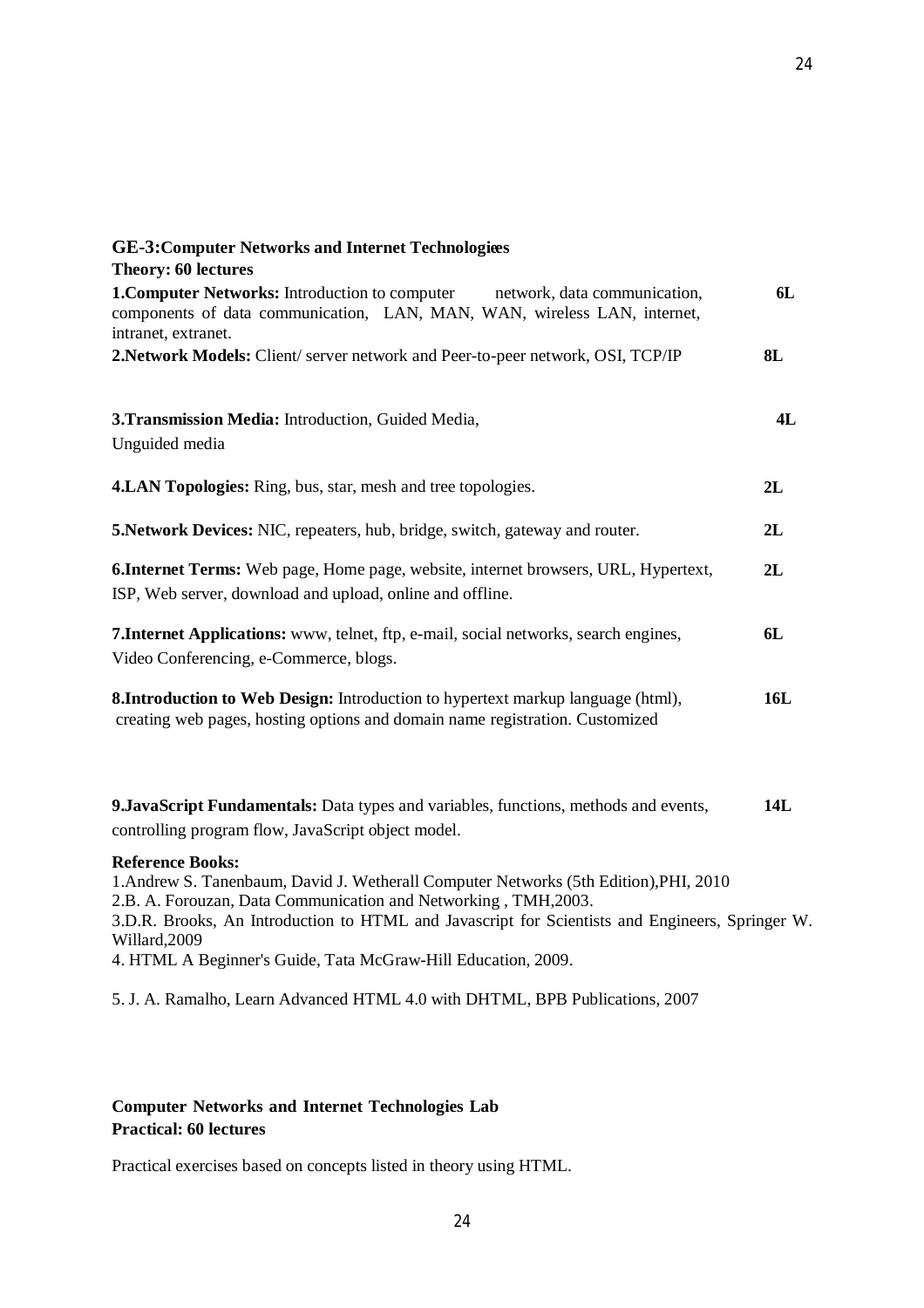- 1. Create HTML document with following formatting Bold, Italics, Underline, Colors, Headings, Title, Font and Font Width, Background, Paragraph, Line Brakes, Horizontal Line, Blinking text as well as marquee text.
- 2. Create HTML document with Ordered and Unordered lists, Inserting Images, Internal and External linking
- 3. Create HTML document with Table:

|  | ,我们也不能在这里,我们也不能不能不能不能不能不能不能不能不能不能不能不能不能不能不能不能不能。""我们,我们也不能不能不能不能不能不能不能不能不能不能不能不能 |  |
|--|----------------------------------------------------------------------------------|--|
|  |                                                                                  |  |
|  |                                                                                  |  |

- 4. Create Form with Input Type, Select and Text Area in HTML.
- 5. Create an HTML containing Roll No., student's name and Grades in a tabular form.
- 6. Create an HTML document (having two frames) which will appear as follows:

| About        |                                                                                                |
|--------------|------------------------------------------------------------------------------------------------|
| Department 1 | This frame would show the<br>contents according to the link<br>clicked by the user on the left |
| Department 2 | Frame.                                                                                         |
| Department 3 |                                                                                                |

7. Create an HTML document containing horizontal frames as follows:

Department Names (could be along with Logos)

Contents according to the Link clicked

8. Create a website of  $6 - 7$  pages with different effects as mentioned in above problems.

9. Create a form using HTML which has the following types of controls:

- V. Text Box
- VI. Option/radio buttons
- VII. Check boxes<br>VIII. Reset and Su
- Reset and Submit buttons

### Subscribe to XYZ News Magazine and Emails

Interested in receiving daily small updates of all latest News? Well, now you can. And best of all, it is free! Just fill out this form and submit it by clicking the "send it In" button. We will put you on our mailing list and you will receive your first email in 3-5 days

| Please fill the following boxes to help us send the emails and our news letter: |
|---------------------------------------------------------------------------------|
| First Name:                                                                     |
| Last Name:                                                                      |
| Business:                                                                       |
| We must have a correct e-mail address to send you the news letter               |
| Email:                                                                          |
| How did you hear about XYZ News Magazine and Emails?                            |
| $\odot$ Here on the Web $\odot$ In a magazine $\odot$ Television $\odot$ Other  |
| Would you like to be on our regular mailing list?                               |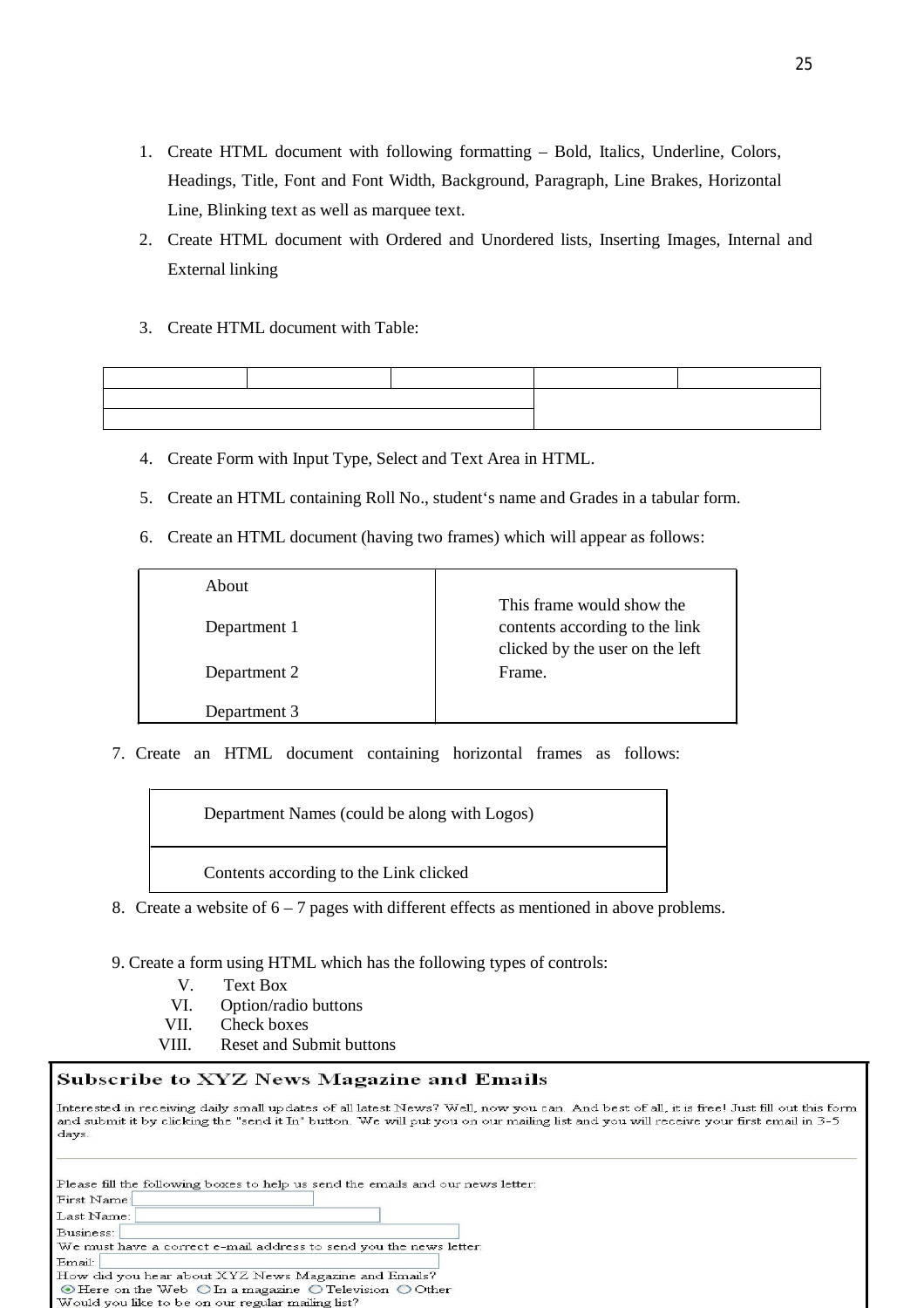# **List of Practical using Javascript :**

Create event driven program for following:

1. Print a table of numbers from 5 to 15 and their squares and cubes using alert. 8. Print the largest of three numbers.

2. Find the factorial of a number n.

3.Enter a list of positive numbers terminated by Zero. Find the sum and average of these numbers. 4.A person deposits Rs 1000 in a fixed account yielding 5% interest. Compute the amount in the account at the end of each year for n years.

5.Read n numbers. Count the number of negative numbers, positive numbers and zeros in the list.

# **5 TH SEMESTER**

### **C-11: Internet Technologies Theory: 60 Lectures**

### **1. Java (5 lectures)**

Use of Objects, Array and Array List, class

### **2. JavaScript (15 lectures)**

Data types, operators, functions, control structures, events and event handling.

# **3. JDBC (10 lectures)**

JDBC Fundamentals, Establishing Connectivity and working with connection interface, working with statements, Creating and Executing SQL Statements, Working with Result Set Objects.

Introduction to Java Server Pages, HTTP and Servlet Basics, The Anatomy of a JSP Page, JSP Application Design with MVC, Setting Up the JSP Environment, Implicit JSP Objects, Database Access.

### **5. Java Beans (10 lectures)**

# Java Beans Fundamentals, JAR files, Introspection, Developing a simple Bean, Connecting to DB

# **Recommended Books:**

- 1. Ivan Bayross, Web Enabled Commercial Application Development Using Html, Dhtml,javascript, Perl Cgi , BPB Publications, 2009.
- 2. Cay Horstmann, BIG Java, Wiley Publication , 3rd Edition., 2009
- 3. Herbert Schildt , Java 7, The Complete Reference, , 8th Edition, 2009.
- 4. Jim Keogh ,The Complete Reference J2EE, TMH, , 2002.
- 5. O'Reilly , Java Server Pages, Hans Bergsten, Third Edition, 2003.

# **COMPUTER SCIENCE LAB (C-11): Internet Technologies Lab**

### **Practical: 60 Lectures**

### **4. JSP (20 lectures)**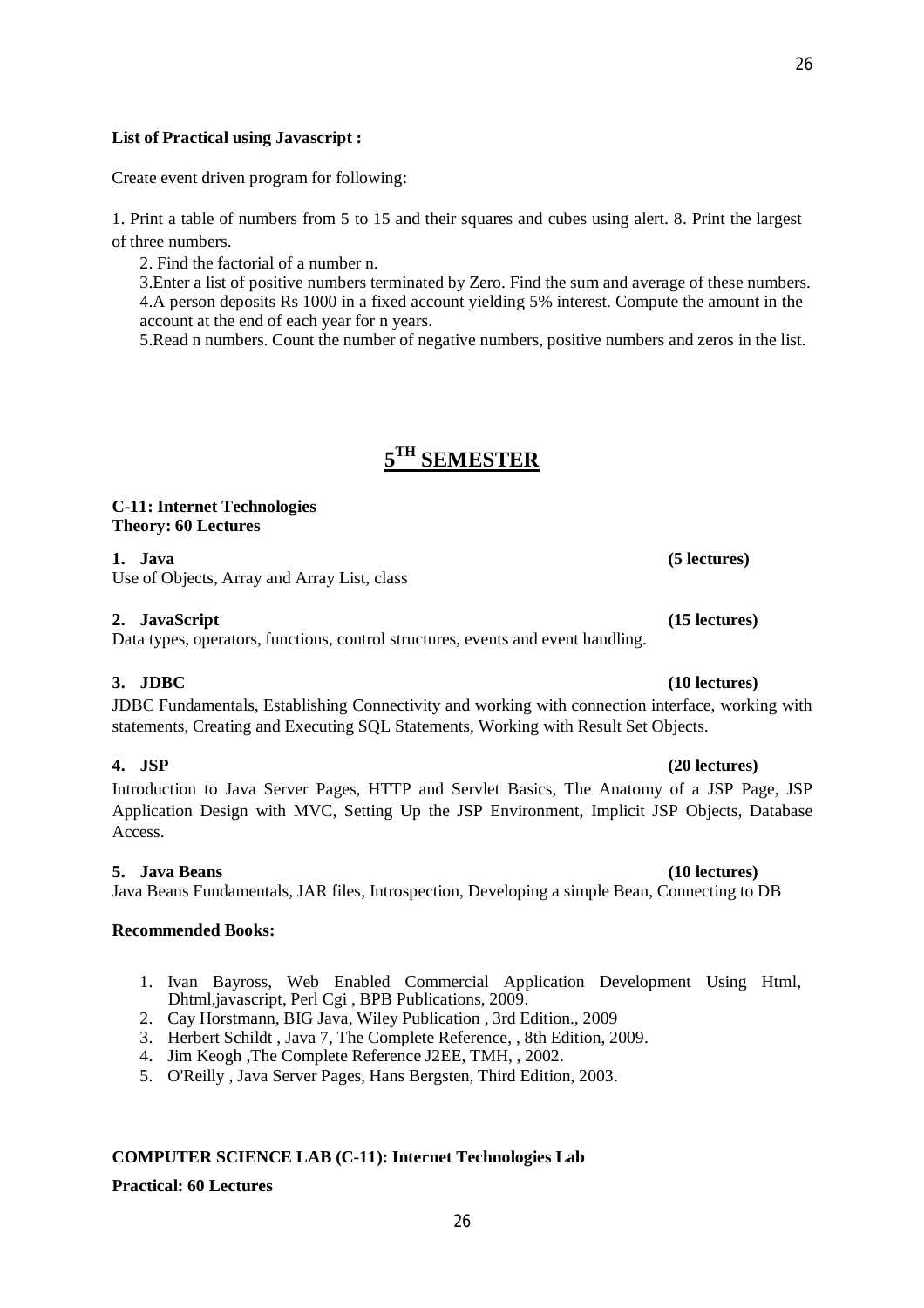Create event driven program for following:

- 1. Print a table of numbers from 5 to 15 and their squares and cubes using alert.
- 2. Print the largest of three numbers.
- 3. Find the factorial of a number n.
- 4. Enter a list of positive numbers terminated by Zero. Find the sum and average of these numbers.
- 5. A person deposits Rs 1000 in a fixed account yielding 5% interest. Compute the amount in the account at the end of each year for n years.
- 6. Read n numbers. Count the number of negative numbers, positive numbers and zeros in the list.

# **C-12: Theory of Computation**

| <b>Theory: 60 Lectures</b>                                                                                                                                                                            |                 |
|-------------------------------------------------------------------------------------------------------------------------------------------------------------------------------------------------------|-----------------|
| 1. Languages                                                                                                                                                                                          | (8 Lectures)    |
| Alphabets, string, language, Basic Operations on language                                                                                                                                             |                 |
| 2. Finite Automata and Regular Languages                                                                                                                                                              | $(20$ Lectures) |
| Regular Expressions, Transition Graphs, Deterministics and non-deterministic finite automata, NFA<br>to DFA Conversion, Regular languages, Pumping lemma and closure properties of regular languages. |                 |

# **3. Context free languages** (17 Lectures)

Context free grammars, parse trees, ambiguities in grammars and languages, Pushdown automata.

# 4. **Turing Macines and Models of Computations** (15 Lectures)

Turing Machine as a model of computation, Universal Turing Machine, Language acceptability, decidability, halting problem

# **Recommended Books:**

- 1. Daniel I.A.Cohen, Introduction to computer theory, John Wiley,1996
- 2. Lewis & Papadimitriou, Elements of the theory of computation , PHI 1997.
- 3. Hoperoft, Aho, Ullman, Introduction to Automata theory, Language & Computation **–3 rd** Edition, Pearson Education. 2006
- 4. P. Linz, An Introduction to Formal Language and Automata  $4<sup>th</sup>$  edition Publication Jones Bartlett, 2006 **\_\_\_\_\_\_\_\_\_\_\_\_\_\_\_\_\_\_\_\_\_\_\_\_\_\_\_\_\_\_\_\_\_\_\_\_\_\_\_\_\_\_\_\_\_\_\_\_\_\_\_\_\_\_\_\_\_\_\_\_\_\_\_**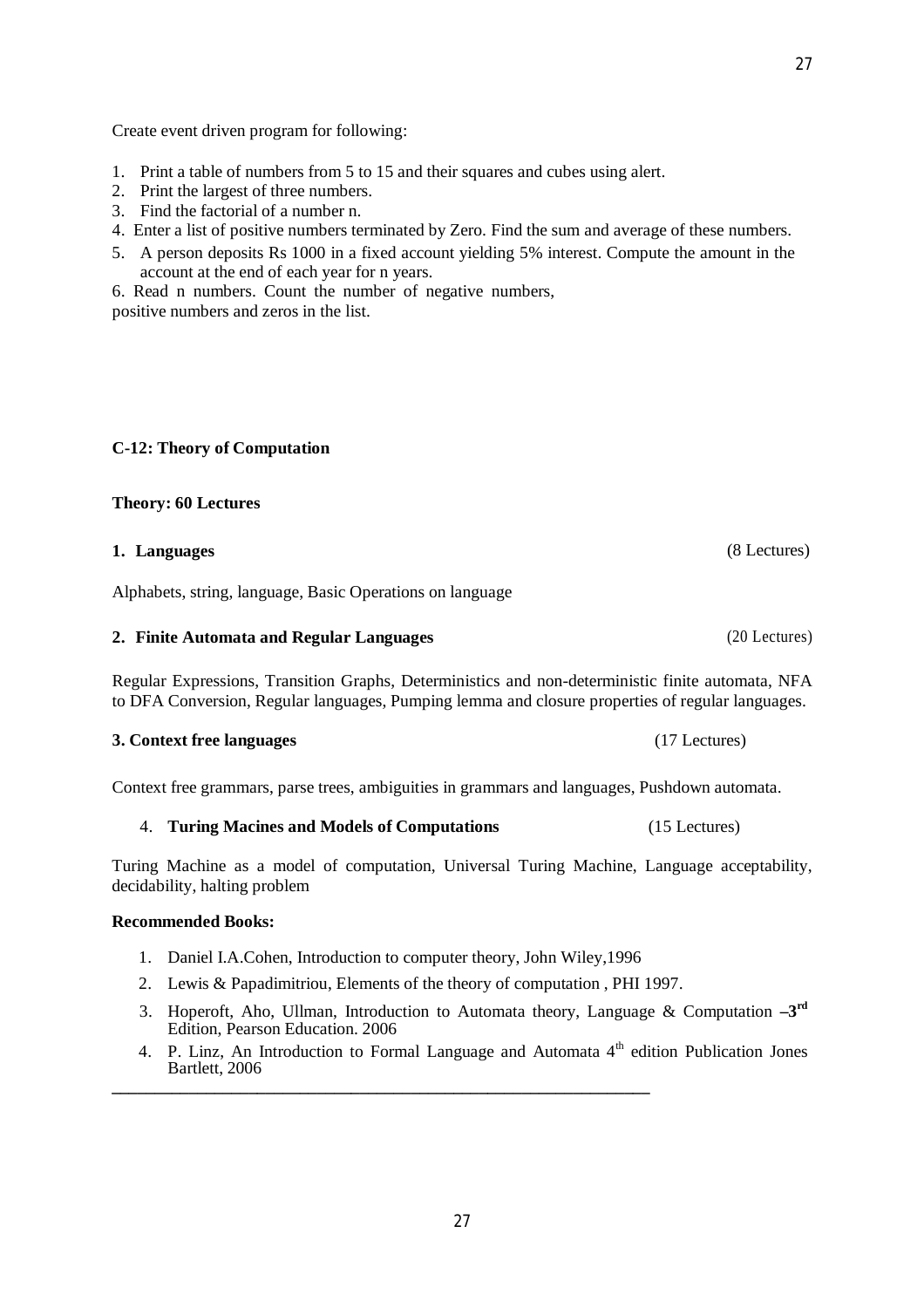# **COMPUTER SCIENCE LAB/Tutorial (C-12): Theory of Computation Tutorial: 15 Lectures**

# **DSE-1: Digital Image Processing**

# **Theory: 60 Lectures**

# **1. Introduction (6 Lectures)**

Pixels, Imaging Geometry, Spatial Domain Filtering, sampling and quantization.

# **2. Spatial Domain Filtering (7 Lectures)**

Intensity transformations, contrast stretching, histogram equalization, Correlation and convolution, Smoothing filters, sharpening filters

# **3. Filtering in the Frequency domain (8 Lectures)**

Fourier Transforms and properties, FFT, Discrete Cosine Transform, Frequency domain filtering.

# **4. Image Restoration (8 Lectures)**

Basic Framework, Interactive Restoration, Image deformation and geometric transformations, image morphing, Restoration techniques, Noise characterization, Noise restoration filters

# **5. Image Compression (10 Lectures)**

Encoder-Decoder model, Types of redundancies, Lossy and Lossless compression, Entropy of an information source, Transform Coding, Sub-image size selection, blocking artifacts, DCT implementation using FFT, Run length coding, Threshold Coding, JPEG, Lossless predictive coding, Lossy predictive coding, Motion Compensation

# **6. Wavelet based Image Compression (5 Lectures)**

Expansion of functions, Multi-resolution analysis, Scaling functions, MRA refinement equation, Wavelet series expansion, Discrete Wavelet Transform (DWT), Continuous Wavelet Transform, Fast Wavelet Transform, Digital Image Watermarking.

# **7. Morphological Image Processing (7 Lectures)**

Basics, SE, Erosion, Dilation, Opening, Closing, Hit-or-Miss Transform, Boundary Detection, Hole filling, Connected components, convex hull, thinning, thickening, skeletons, pruning, Geodesic Dilation, Erosion, Reconstruction by dilation and erosion.

# **8. Image Segmentation (9 Lectures)**

Boundary detection based techniques, Point, line detection, Edge detection, Edge linking, local processing, regional processing, Hough transform, Thresholding, Iterative thresholding, Region-based segmentation, Watershed algorithm

# **Reference Books**

1. R C Gonzalez , R E Woods, Digital Image Processing, 3rd Edition, Pearson Education.2008.

2. A K Jain, Fundamentals of Digital image Processing, Prentice Hall of India.1989.

3. K R Castleman, Digital Image Processing, Pearson Education.1996

4. Schalkoff, Digital Image Processing and Computer Vision, John Wiley and Sons.1989.

5. Rafael C. Gonzalez, Richard E. Woods, Steven Eddins,' Digital Image Processing using MATLAB', Pearson Education, Inc., 2004.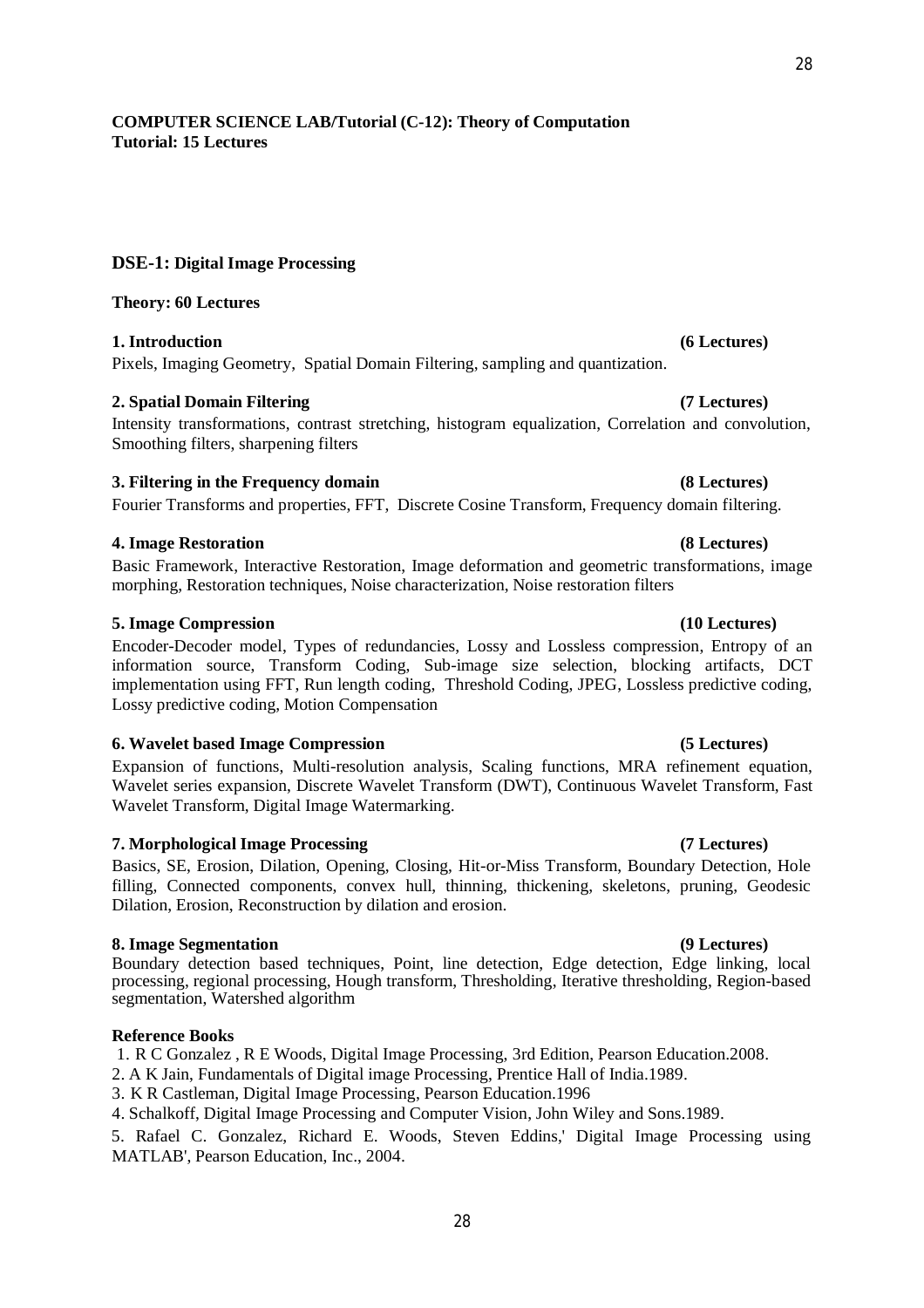# **Digital Image Processing Lab**

## **Practical: 60 Lectures**

- 1. Write program to read and display digital image using MATLAB or SCILAB
	- a. Become familiar with SCILAB/MATLAB Basic commands
	- b. Read and display image in SCILAB/MATLAB
	- c. Resize given image
	- d. Convert given color image into gray-scale image
	- e. Convert given color/gray-scale image into black & white image
	- f. Draw image profile
	- g. Separate color image in three R G & B planes
	- h. Create color image using R, G and B three separate planes
	- i. Flow control and LOOP in SCILAB
	- j. Write given 2-D data in image file
- 2. To write and execute image processing programs using point processing method
	- a. Obtain Negative image
	- b. Obtain Flip image
	- c. Thresholding
	- d. Contrast stretching
- 3. To write and execute programs for image arithmetic operations
	- a. Addition of two images
	- b. Subtract one image from other image
	- c. Calculate mean value of image
	- d. Different Brightness by changing mean value
- 4. To write and execute programs for image logical operations
	- a. AND operation between two images
	- b. OR operation between two images
	- c. Calculate intersection of two images
	- d. Water Marking using EX-OR operation
	- e. NOT operation (Negative image)
- 5. To write a program for histogram calculation and equalization using
	- a. Standard MATLAB function
	- b. Program without using standard MATLAB functions
	- c. C Program
- 6. To write and execute program for geometric transformation of image
	- a. Translation
	- b. Scaling
	- c. Rotation
	- d. Shrinking
	- e. Zooming
- 7. To understand various image noise models and to write programs for
	- a. image restoration
	- b. Remove Salt and Pepper Noise
	- c. Minimize Gaussian noise
	- d. Median filter and Weiner filter
- 8. Write and execute programs to remove noise using spatial filters
	- a. Understand 1-D and 2-D convolution process
	- b. Use 3x3 Mask for low pass filter and high pass filter

29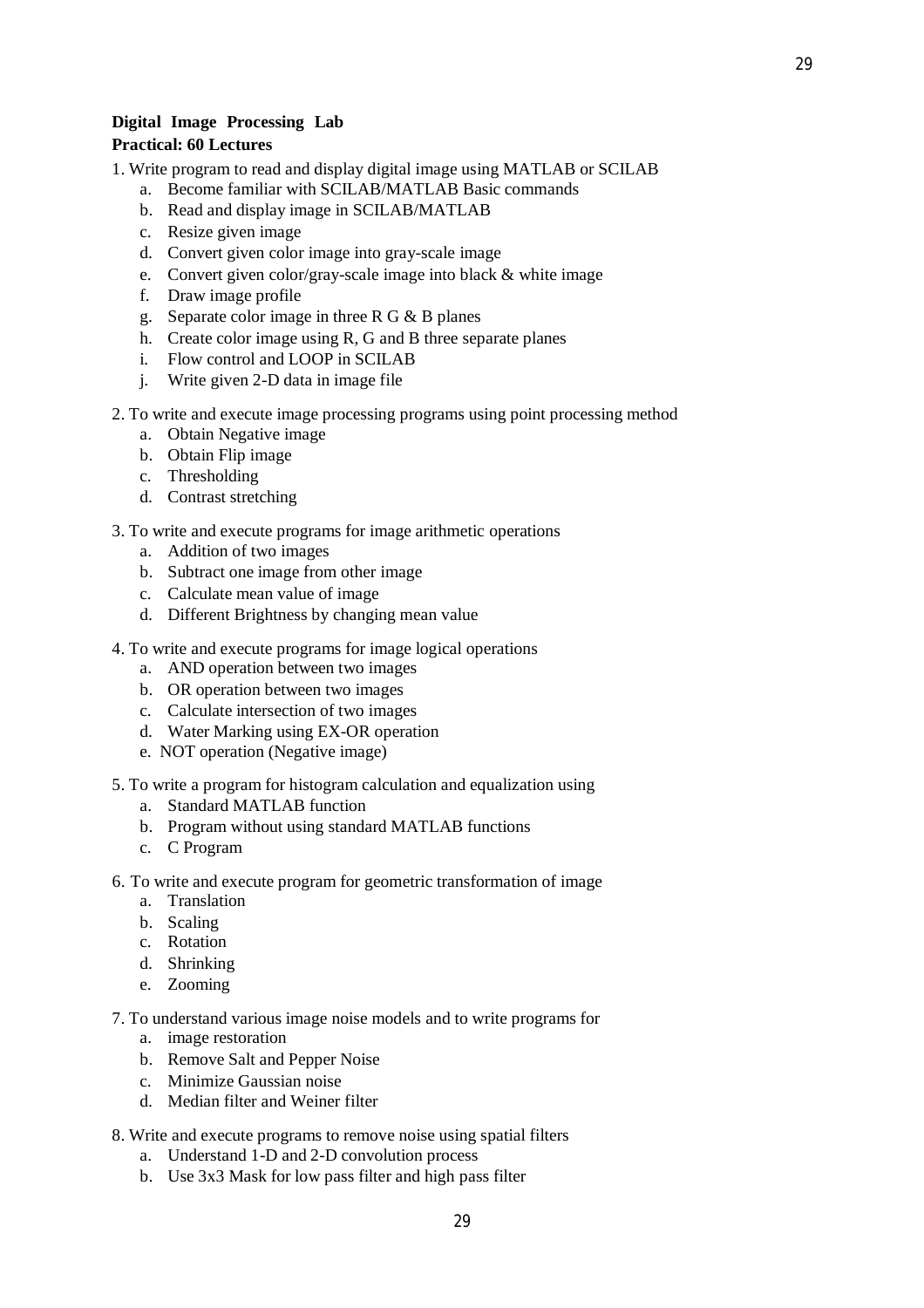9. Write and execute programs for image frequency domain filtering

- a. Apply FFT on given image
- b. Perform low pass and high pass filtering in frequency domain
- c. Apply IFFT to reconstruct image

10. Write a program in C and MATLAB/SCILAB for edge detection using different edge detection mask

11. Write and execute program for image morphological operations erosion and dilation.

12. To write and execute program for wavelet transform on given image and perform inverse wavelet transform to reconstruct image.